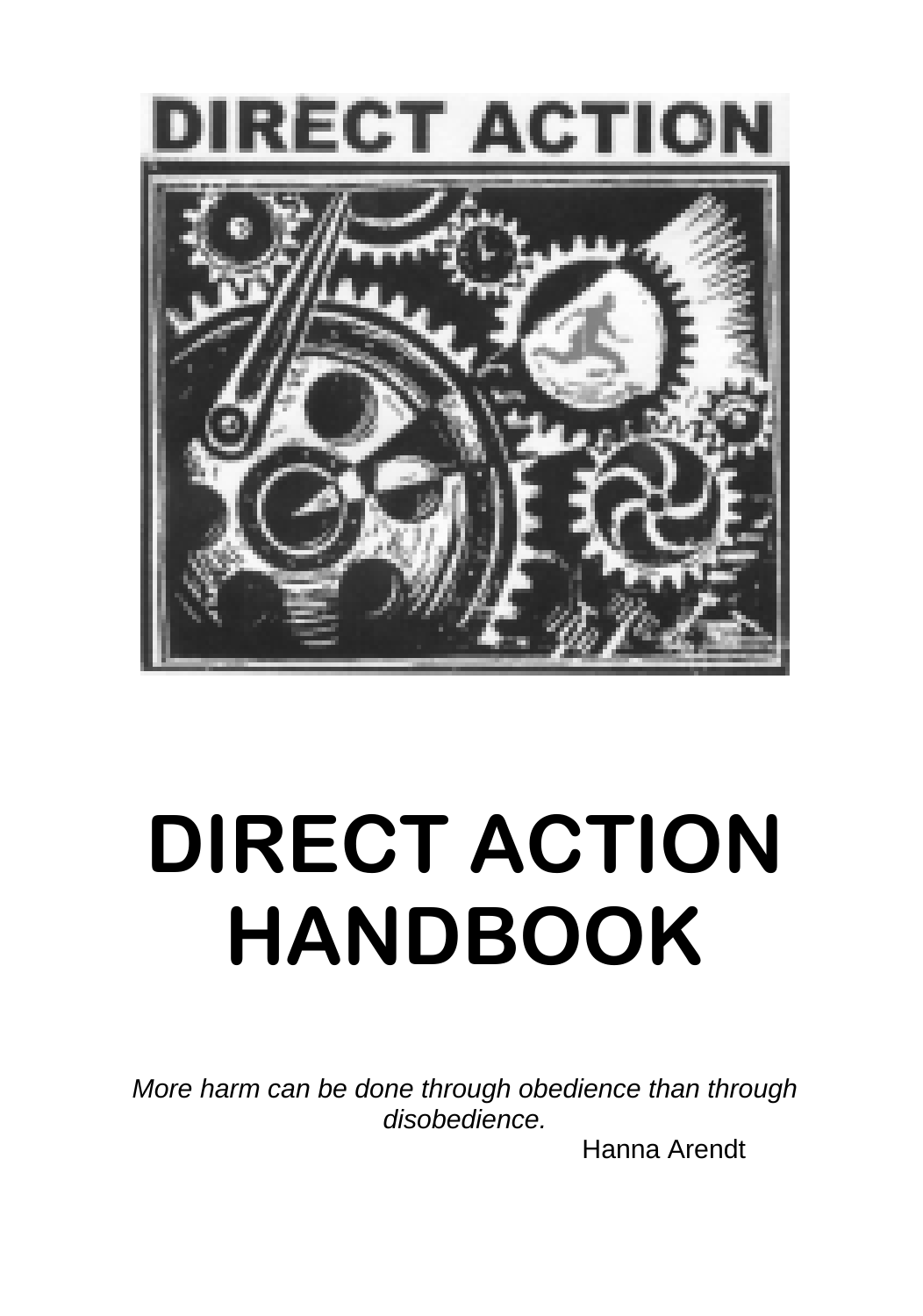

### **Content (mostly recycled from other sources) :**

- What is Direct Action (DA) ?
- **Examples of Direct Action**
- Handbook for Action (produced for the G8 2005 in Scotland
- Action Planning Rant Collective
- **Consensus Decision Making Flow Chart Seeds for** Change
- **Street Safety Rant Collective**
- **Protecting yourself Rant Collective**
- $\blacksquare$  After the action  $-$  Rant Collective
- Aftercare Rant Collective
- What wikipedia says....
- **Resources**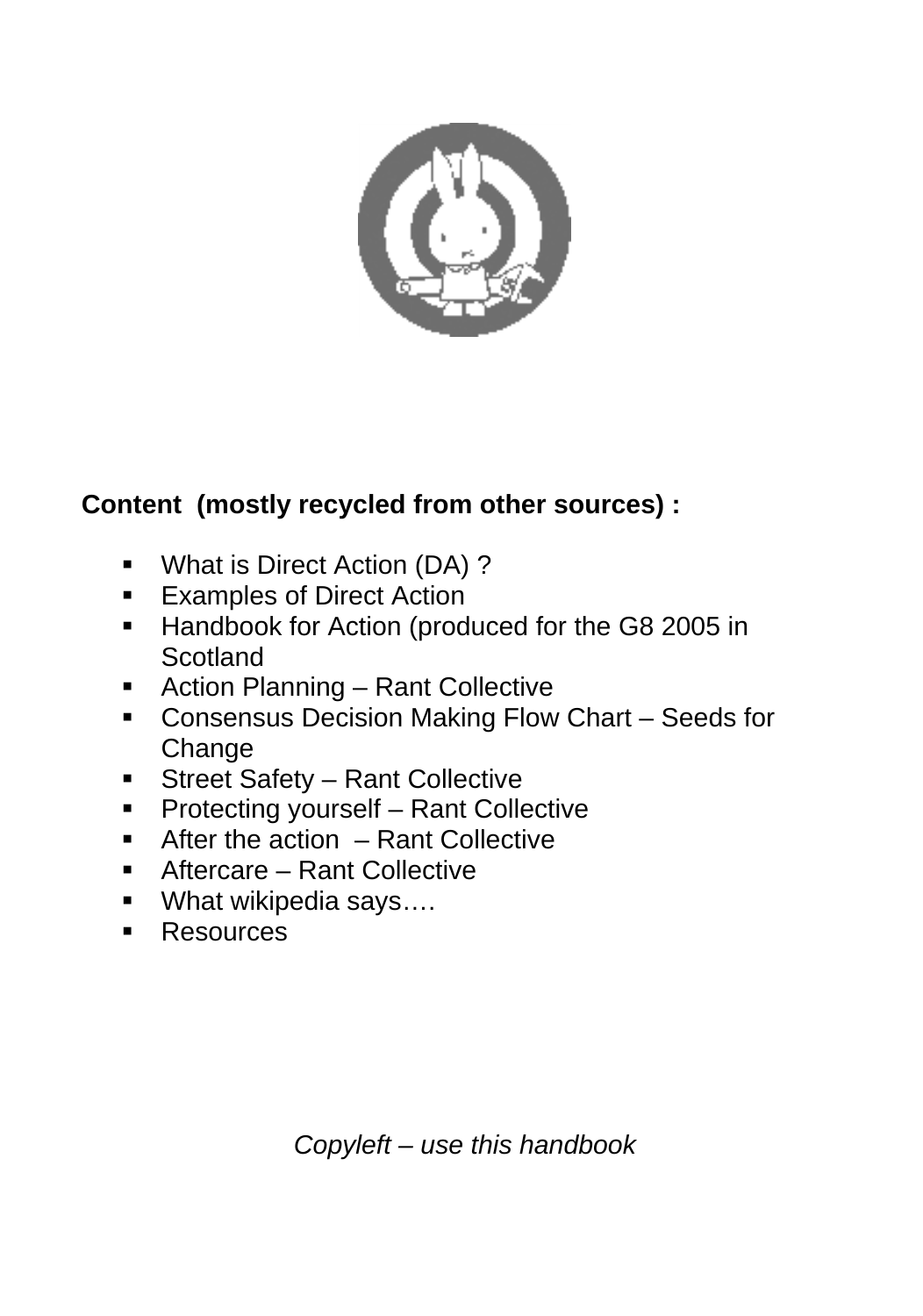### *WHAT IS DIRECT ACTION (DA) ?*

*"Direct Action" is a form of creative resistance, and has to be understood as part of an intervention against power and exploitation as well as a step towards visionary, emancipatory forms of society.* 

*"Direct Action" is a method, a concept, a way of thinking… Undertake responsibility, do it yourself, think about how you would want it to be and go in this direction. Don't ask for permission. Be a spanner in their wheels. Do it yourself.* 

### **The Two Main Ways Direct Action Works:**

- Interfering with the operations of injustice: examples: WTO blockade, burning draft cards, stopping troop trains, pulling up genetically modified crops
- Embodying an alternative: Address a problem legally or illegally: Examples: Squats, Needle Exchange programs, feeding the homeless.

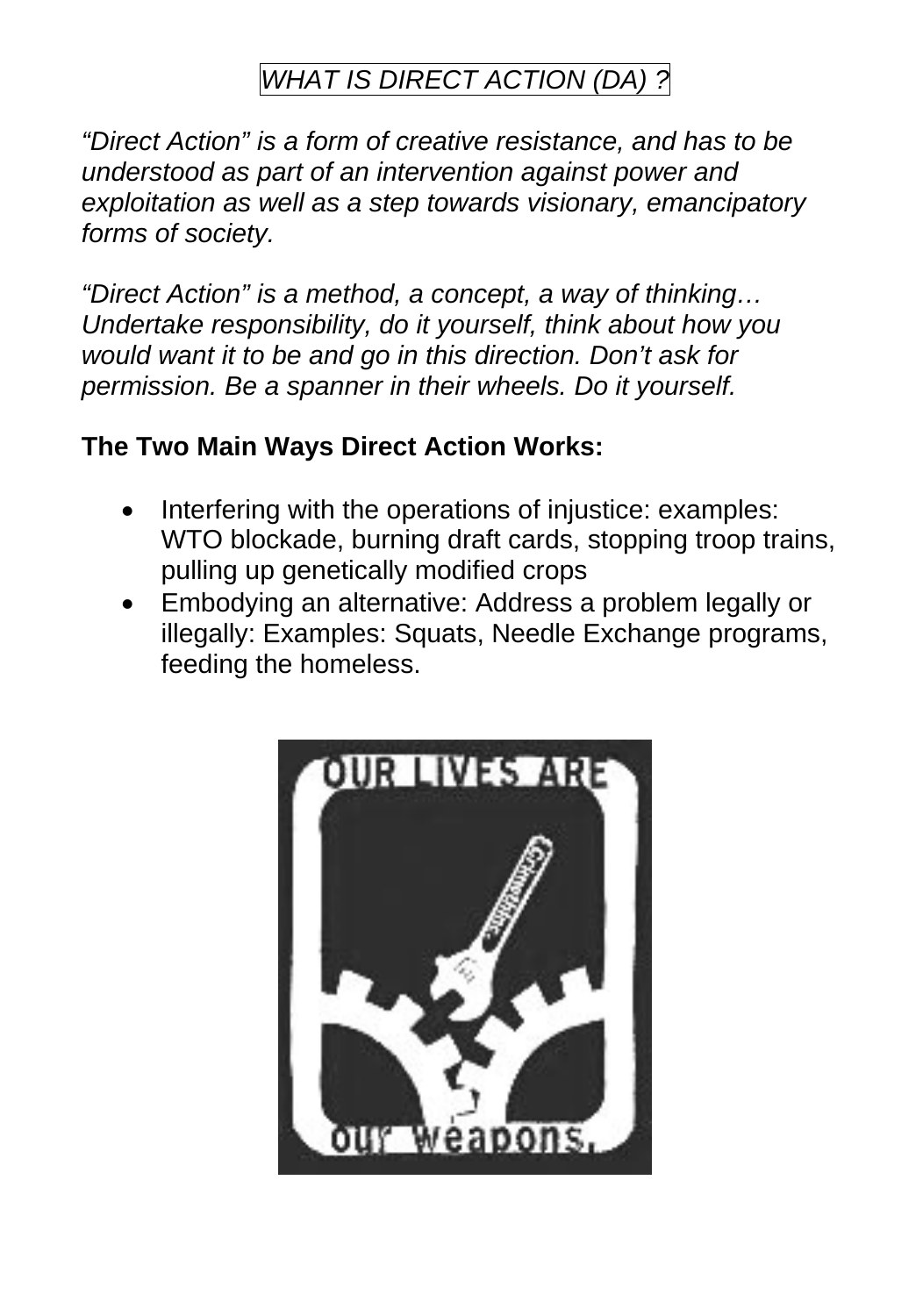### Examples of Tools for Direct Action:

### **Blockading**

D-locks, armtubes, lock-ons, tripods **Tunneling Barricading** 

> **Climbing actions**  Banner drops Tree occupations

**Subvertising**  Changing billboards

### **Sabotage**

Animal liberation Smashing war planes Sabotaging construction machines

### **Office occupation**

**Street Action Theater** Graffiti

### **Guerilla gardening**

planting where you are not supposed to

### **Squatting**

and so much more…

(Check out [www.schnews.org.uk/diyguide/index.htm](http://www.schnews.org.uk/diyguide/index.htm) for DIY guides on different issues. Great: Delia Smith's guide to Basic Blockading. Also if you are not sure about what some of the above means)

### **Direct Action can:**

Raise awareness Raise political and financial costs Delay time schedules Build movement **Radicalize** 

Educate and inform Delegitimize organisations, institutions and programs Empower Be fun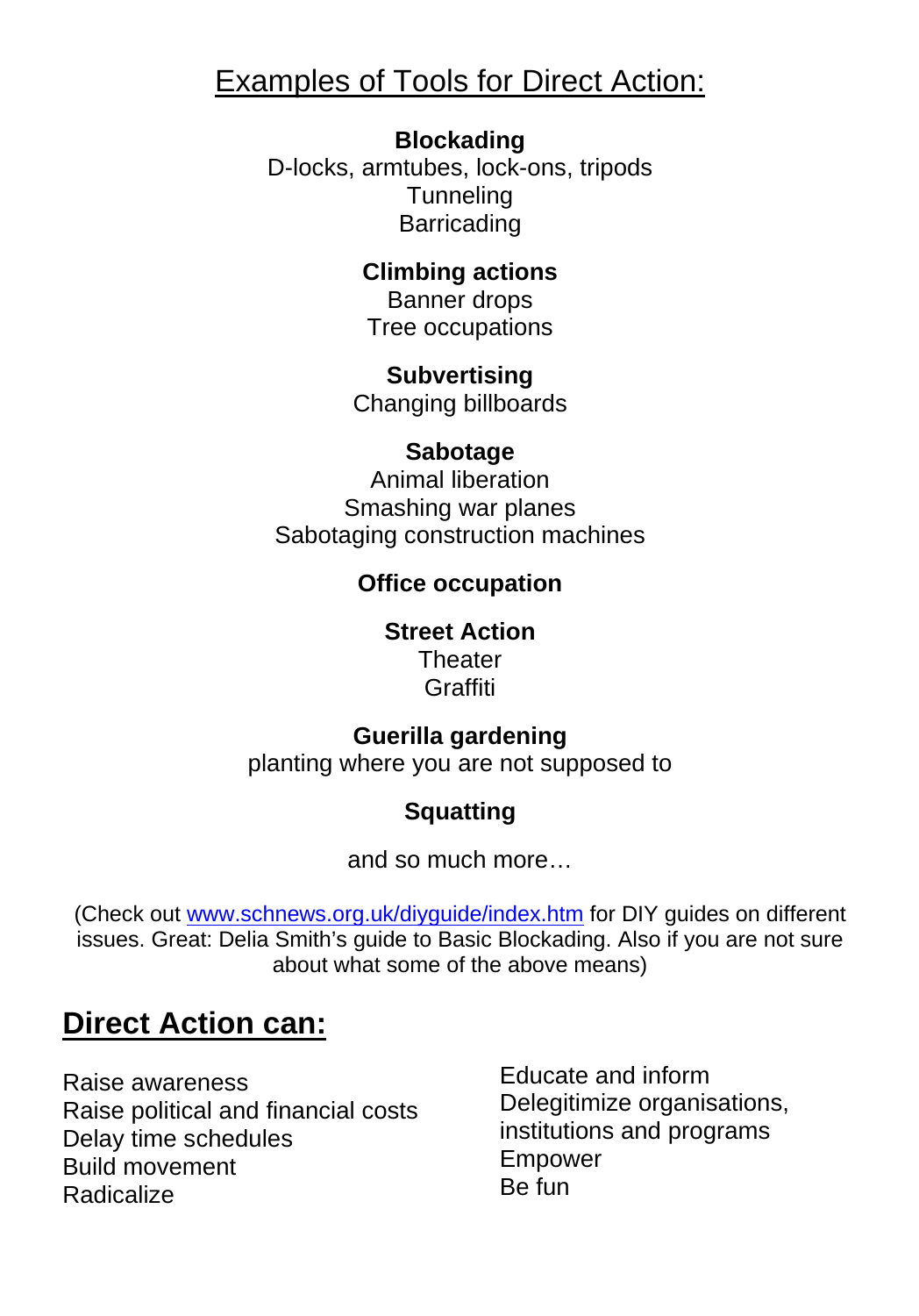# Fashion Tips

### Several thin layers, long trousers plus raingear.

Take more clothes than you need - you can always take them off if it's too hot. Layers can also be changed if contaminated with CS gas. Thin long sleeved shirts protect against sunburn.

 $A$  watch – synchronised with those of your mates.

### Pockets with zips and rucksack for putting essentials into.

Supplies - plenty of water and food; bust cards (telling you your rights on arrest and solicitors number); change for phone, bus or taxi fare; tampons; toilet roll; midge repellent.

Delia says: " **Always empty your bags and pockets before you leave. Only take what's really necessary."**

### A hat or hoody and sunglasses

protect not only from the sun but also from intrusive intelligence gathering by the police.

### Remove jewellery, tie up hair and cut nails

- helps to avoid getting hurt. Hair can get tangled up and offers a nice handhold for police.

### Sturdy boots to

protect your feet (even on a hot day!)

*Do not take:*

"Offensive weapons" (anything pointy or heavy eg penknives/ screwdrivers); illegal drugs; alcohol (impairs your judgement), credit cards, ID (unless you're from a foreign country or driving a car), address books/diaries – the cops would love to have your mates' phone numbers. Mobile phones: can be useful but get a clean simcard (the little chip where all the info is stored).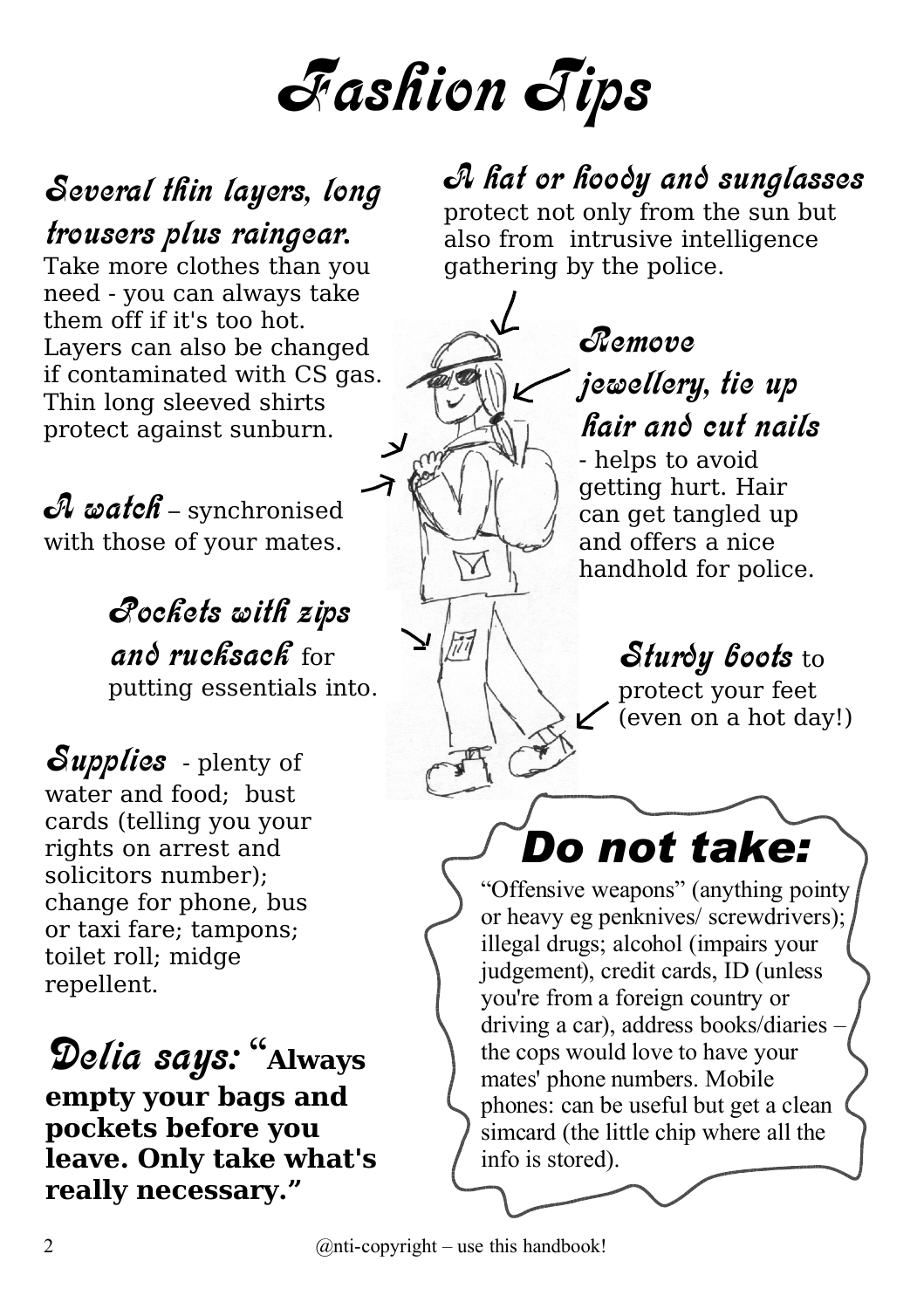# Medical Issues

### ALWAYS carry water and food

for yourself. Drink lots of water to avoid getting dehydrated. Carry water in cycling type water bottles (the ones that are squeezy with pop up tops) as these can be used for eye flushes to treat CS gas. Eat regularly to avoid your blood sugar getting low, which makes you disorientated and a danger to yourself and others. Take emergency sugar rations eg.chocolate, flap jacks.

### TELL your mates if you have any medical issues (eg asthma,

epilepsy, diabetes, pregnancy, heart problems etc.) Carry any emergency medication you might need, eg insulin, inhaler, even if you have not had a problem for a long time. Also take your prescription (otherwise the cops might take it off you). Wear a small wristband with medical issues written on it to makes it easier for medics to treat you.

Make sure you have a **first aid kit** and someone with first aid skills in your group

**UK Action Medics**

provide first aid on actions and the convergence spaces.

**TEAR GAS** may be used by the police to make people panic and to disperse crowds. Most importantly - Stay calm!

- $\vee$  Wear well-fitting swimming goggles with shatter proof lenses to protect your eyes. Prescription swimming goggles are available. Carry vinegar/ lemon juice soaked bandanas in sealable plastic bags - effective for short periods against breathing CS gas.
- $\vee$  Make up, sunscreen or midge repellent needs to be water or alcohol based rather than oil based. Tear gas is soluble in fat so creams make it worse and may cause burns.
- $\overline{\smash{\cdot}}$  Bring spare contact lenses / glasses. If exposed to CS gas or pepper spray get contact lenses out quickly as the gas can get trapped behind the lenses and burn your eyes.
- $\vee$  Get rid of any contaminated clothes and flush out eyes with cold water. The burning will subside eventually.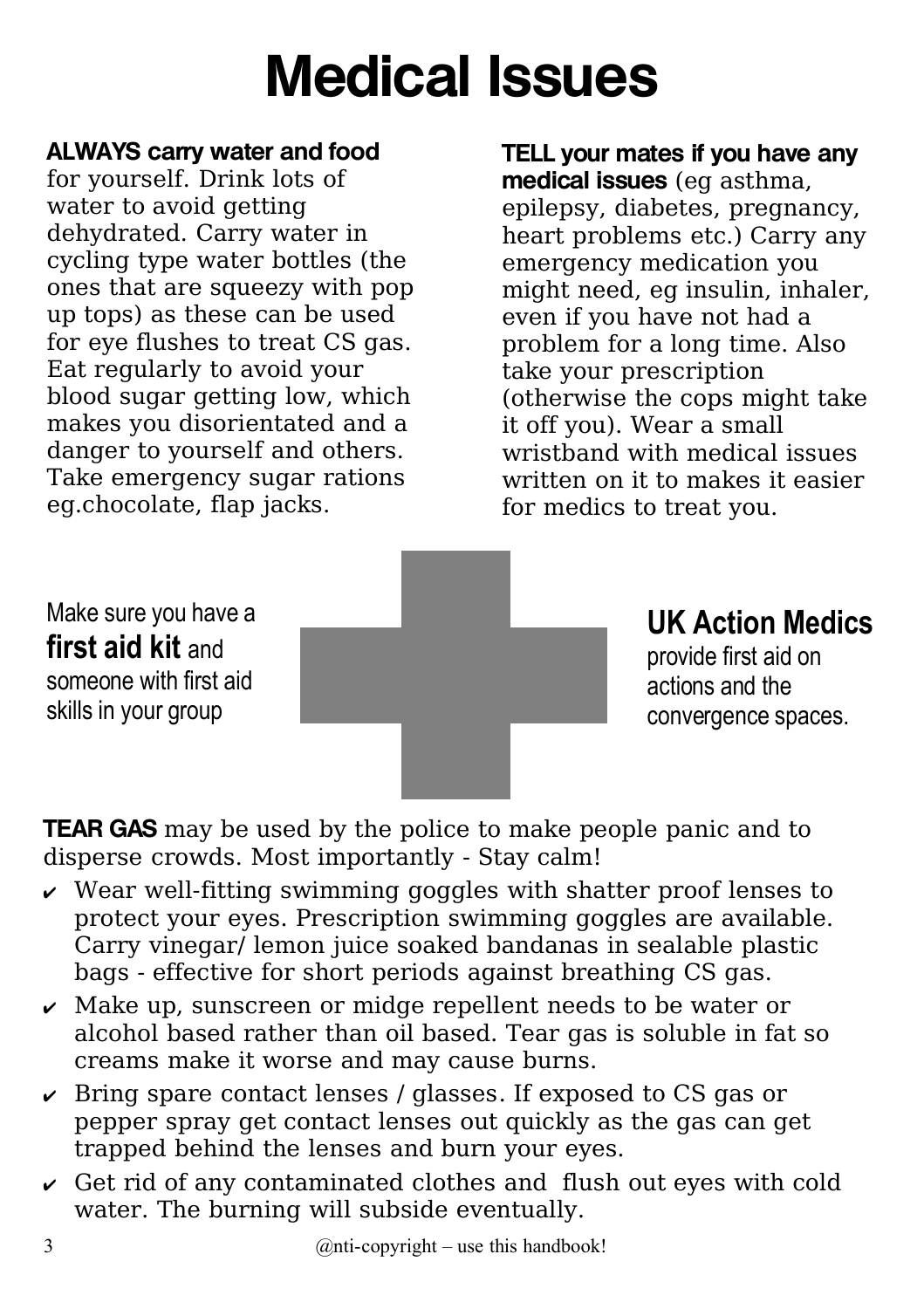

 $\star$  know if their buddy has any special (e.g. medical) needs  $\frac{1}{k}$  keep checking that their buddy is still with them  $\star$  make sure that their buddy is physically ok and find

food/drink/warm clothing/medical attention if they aren't  $\star$  leave with their buddy if they want to go, for any reason  $\star$  keep an eye on their buddies emotional state and try to calm

them down/comfort them when necessary  $\star$  tell legal support if their buddy gets arrested. call for observers/first aiders if their buddy is injured.

# Affinity groups

These are small groups of people who prepare for and take action together. Affinity groups are organised in a non-hierarchical and self-sufficient way and can either act on their own or as an autonomous group within larger protests. Working in an affinity group is your best protection in the course of the action.

Roles and tasks can be split up between members, and you can support each other emotionally and in case of arrest or injury. A good size is 6-12 people. It's useful to form sub groups of 3-4 people who act as buddies.

Within the group share your hopes, fears, experiences, strengths and weaknesses. Agree on the form of the action in advance (how willing to risk arrest, the limits of your

involvement, how non-violent, how spiky etc.)

Stick together - work as a team. Agree on a short name for your group which can easily be shouted and recognised, in case your group is split up and you get lost.

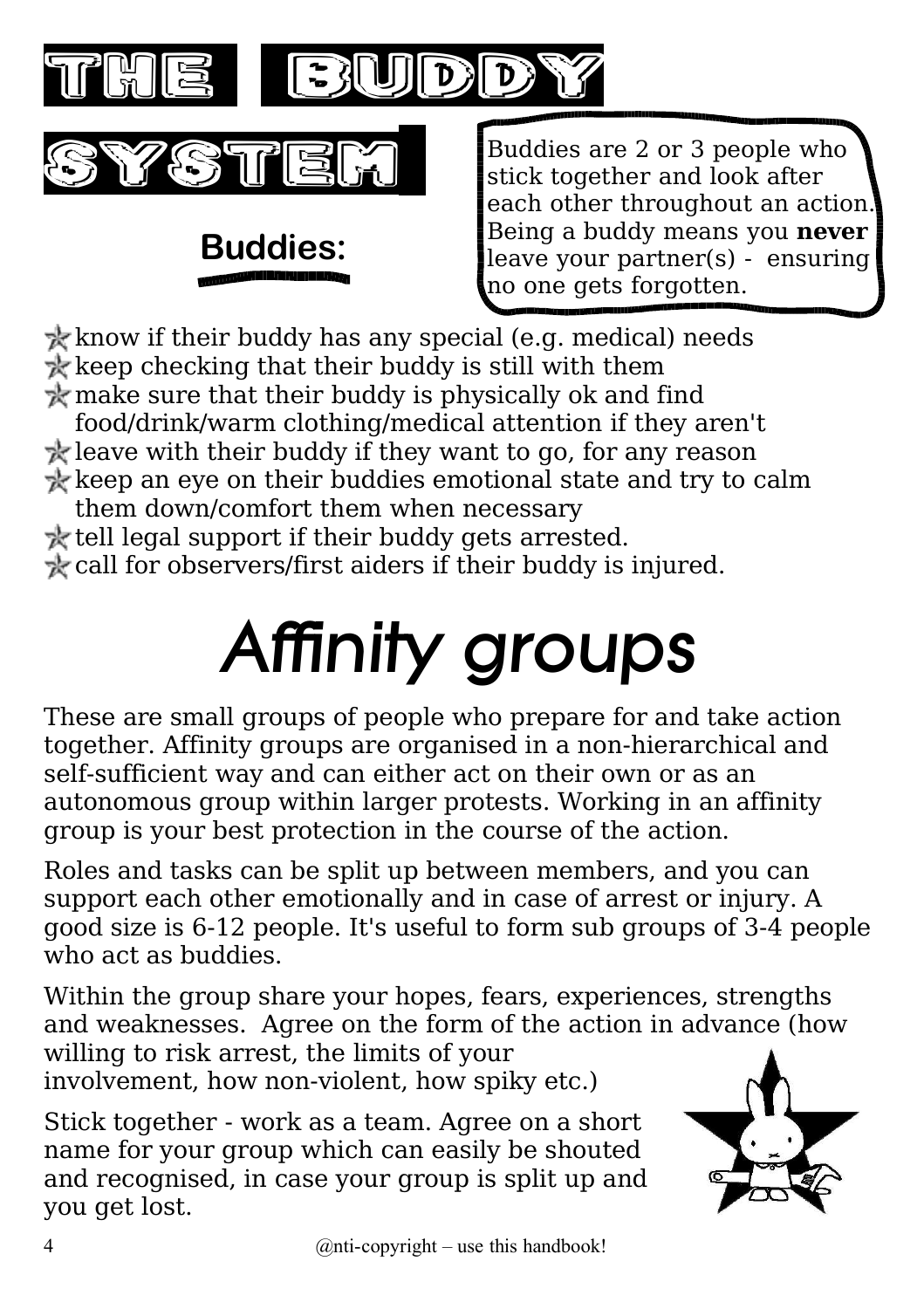### **LEGAL OBSERVERS**

take notes on police conduct, arrests, violations of activists' rights



### **Action SUPPORT**

provides direct personal support for action participants (food, water etc)

### **TRANSPORT**

drivers with



cars/buses **Legal Support**

Roles

on

Actions

(at the end of a phone) keeps track of arrests, works with solicitors

### **Quick Decision Facilitator**

helps group to make decisions quickly

**M**any tasks and roles need to be taken on during an action. Sit down with your affinity group and draw up a list of all the tasks and roles that need covering and decide who will do what. It's vital that people have a clear understanding of what their role involves. They also need to stick to their role throughout the action, and not just wander off in search of a cup of tea. Roles will vary from action to action, and sometimes people take on more than one role.

### **Action Participants**

carry out the actual action (climbing, locking-on, trespassing etc)

**First Aiders** deal with any medical or health issues



**Police Liaison**

facilitates communication between police and affinity group

### **Traffic Wardens**

responsible for the safety of people from cars and other vehicles

### **Media Liaison**

empowered to talk to the media and act as a spokesperson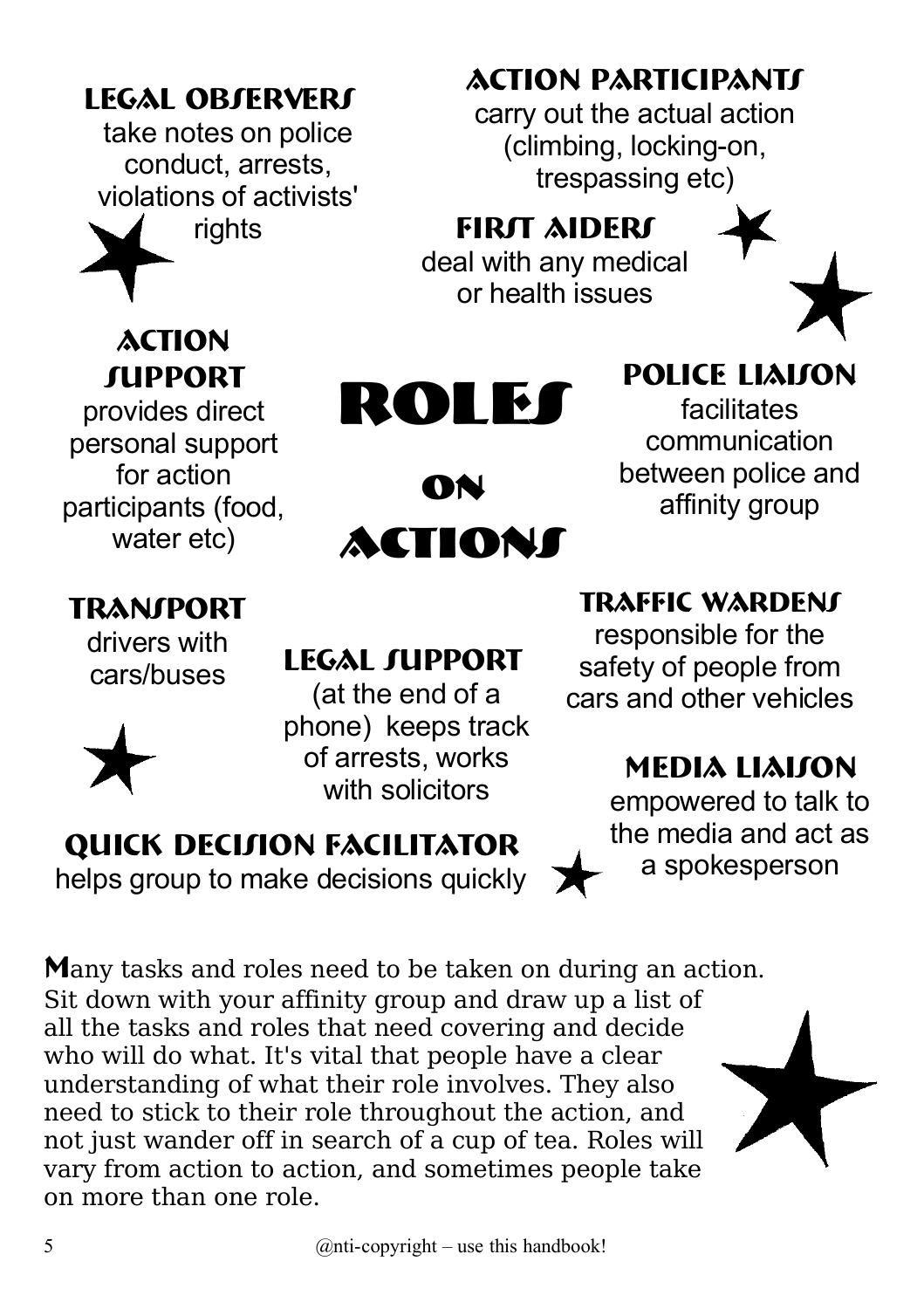# **Community**<br> **Community**<br> **Community**<br> **Community**<br> **Community**<br> **Community**<br> **Community**<br>
External<br> **Community**<br>
External<br>
External<br> **Community**<br>
External<br>
External<br>
External<br>
External<br>
External<br>
External<br>
External<br>
Exter **unic ation**

When you're working with others, you need to think about **communication.** How will you stay in touch? Can you assume that in a large crowd you'll be able to stay within sight and sound of each other? It's worth thinking through and agreeing a few strategies in advance. You could communicate using **mobile phones**, but will you hear them ring in the noise of the crowd? What if your phone gets no reception? Mobile networks do sometimes go dead around mass mobilisations. You could use **whistles**, but how will you distinguish your whistles from those of the rest of the crowd? You could have a **visual signal** to regroup and talk – a hand signal, or a distinctive flag. It's definitely worth having **an agreed meeting place** that your whole group can fall back to if you get split up or if the protest becomes more 'full on' than you're comfortable with. If you agree such a place everyone needs to know how to find it, and it needs to be a space that will stay safe throughout the day.

### **Knowing where you are**

Knowing your way round the site of any action can help you stay one step ahead of the police, find secure places to rest and recover, or stay mobile and allow you to take effective action. It's worth getting hold of maps and street plans of the area and making sure everyone in your group has at least a **basic understanding of the geography.**

### **Consensus Decision-making on actions**

Actions are fast moving situations and rarely go as planned. Your affinity group will have to make quick decisions on how to react to changing situations. Taking decisions by consensus ensures that everyone is behind the action. Consensus doesn't mean that everybody always agrees, but that everybody supports the decision. **Before** the action work out what people are prepared to do and **what limits they have** (eg not willing to risk arrest). When faced with such a situation in reality you've got some idea of what the group might want to do. It's best to have a few practice runs in your group. Give yourselves 2min to come to a decision on scenarios (eg. "You're taking part in a march. The police have given you 2 minutes to get out of the road, or they'll arrest you all. What do you do?")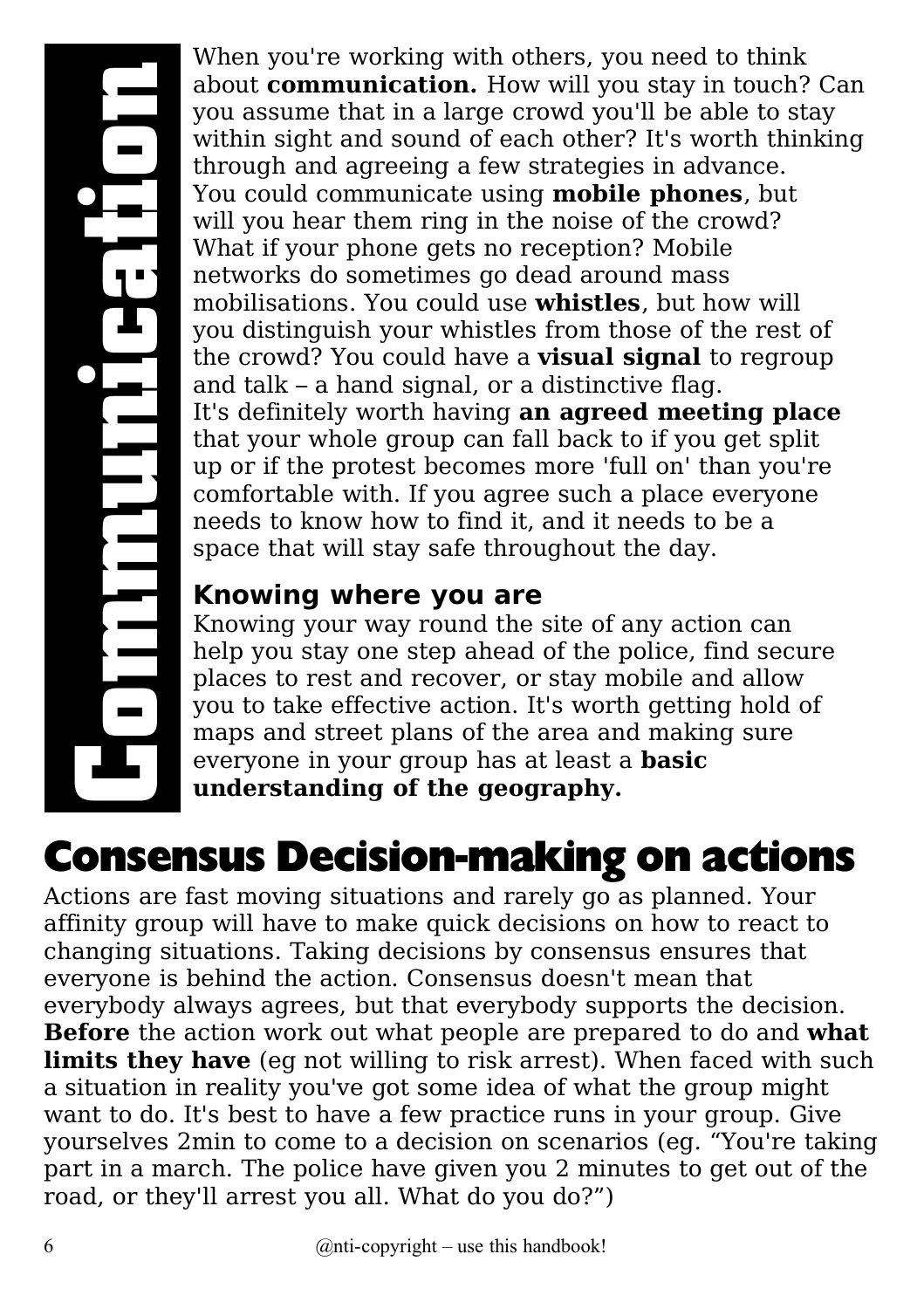### **Outline of quick consensus:**

1)Appoint a facilitator in advance!

2)The facilitator briefly states the situation to make sure everyone is clear:

### **" We've been given 2 minutes to move or we'll all be arrested"**

3)The facilitator asks for proposals: **"Any proposals?**". In some cases there may be time for discussion, but in others there won't be. It's up to the facilitator to assess the time and act appropriately…

4) Someone makes a proposal

### **"Yeah, I propose we link arms and sit down".**

In some cases you might have time to make friendly amendments to the proposal.

5) Facilitator restates the proposal, for clarity, and then tests for consensus:

### **"OK, it's proposed that we sit in the road and link arms. Any Blocks?"** – **"No"**

### **"Any Stand asides?"** – **"Yeah, I'll lose my job"**

**A Block** kills a proposal - it's a total veto. Everyone has the right to block. In quick consensus people normally block for 2 reasons - 1) a proposal will split the group or 2) the group is failing to make a decision. If a proposal is blocked, you need a new one! Some groups insist that in quick consensus you must have a counter proposal before you can block.

**A stand aside** is agreeing to disagree. It allows the proposal to go ahead in the group's name, but those that choose to stand aside take no part in that action.

**A friendly amendment** enhances a proposal. It's not a new idea, but a way of making an existing one more effective.

Facilitator summarises the situation and clarifies the decision that needs to be made

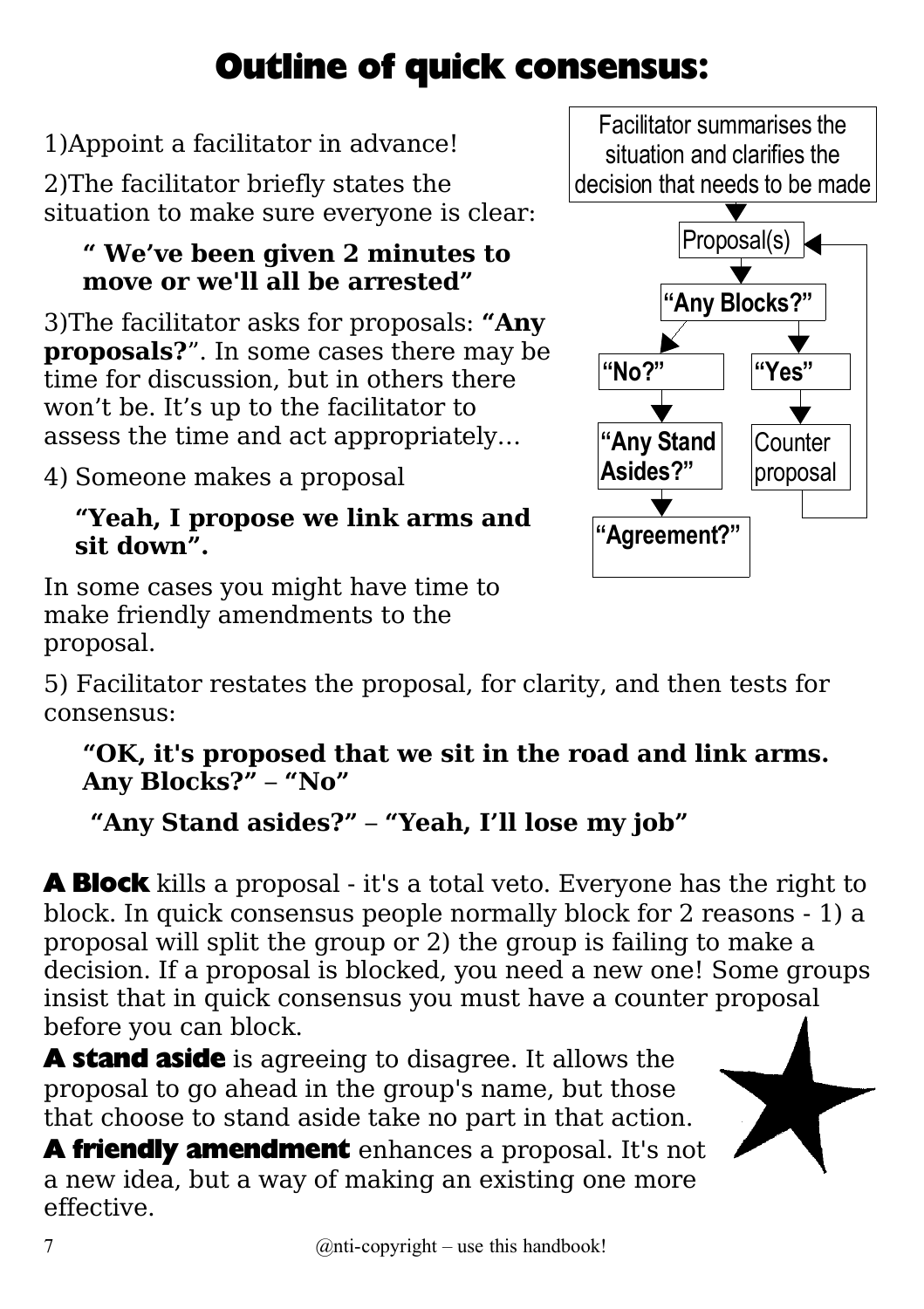# **Spotting Trouble - Police Tactics**

### **"Control, Contain, Disperse"**

In Britain the police favour close contact public order policing when faced with large groups of people. The favourite tactic at present is to divide very large groups into smaller ones and surround and contain them. If you find yourself in such a containment ("kettle") prepare yourself for a long wait, before you are either let out (after being searching) or arrested one by one.

To avoid being contained **keep your eyes open at all times** and watch what the police are up to. Police lines are usually formed on one side first and then the other, so if you spot this there is still time to move out. Also keep your eyes open for any large concentrations of cops down side streets. Continuously moving about makes it more difficult for them to contain you.

Another sign that might signal imminent containment or a baton charge is cops changing from normal uniform into riot gear.



When they fail to divide groups, riot police are sent in lines to break up and disperse crowds, by hitting out with batons.

**Mounted (horseback) police** are also used in the same way. It's important to understand that once given the order for a baton charge the police won't distinguish between violent or non-violent protesters. As far as

they are concerned, if you are not a troublemaker you would have left the area a long time ago. Police in Britain are issued with metal retractable batons, which cause nasty head wounds but minimise the risk of brain damage or death.

**CS gas** is issued, but not often used - guidance refers to life threatening situations. **Pepper spray** is used, not generally in crowds, but mostly when making arrests by spraying in the face. Water cannons have never been used on the British mainland but are being talked about.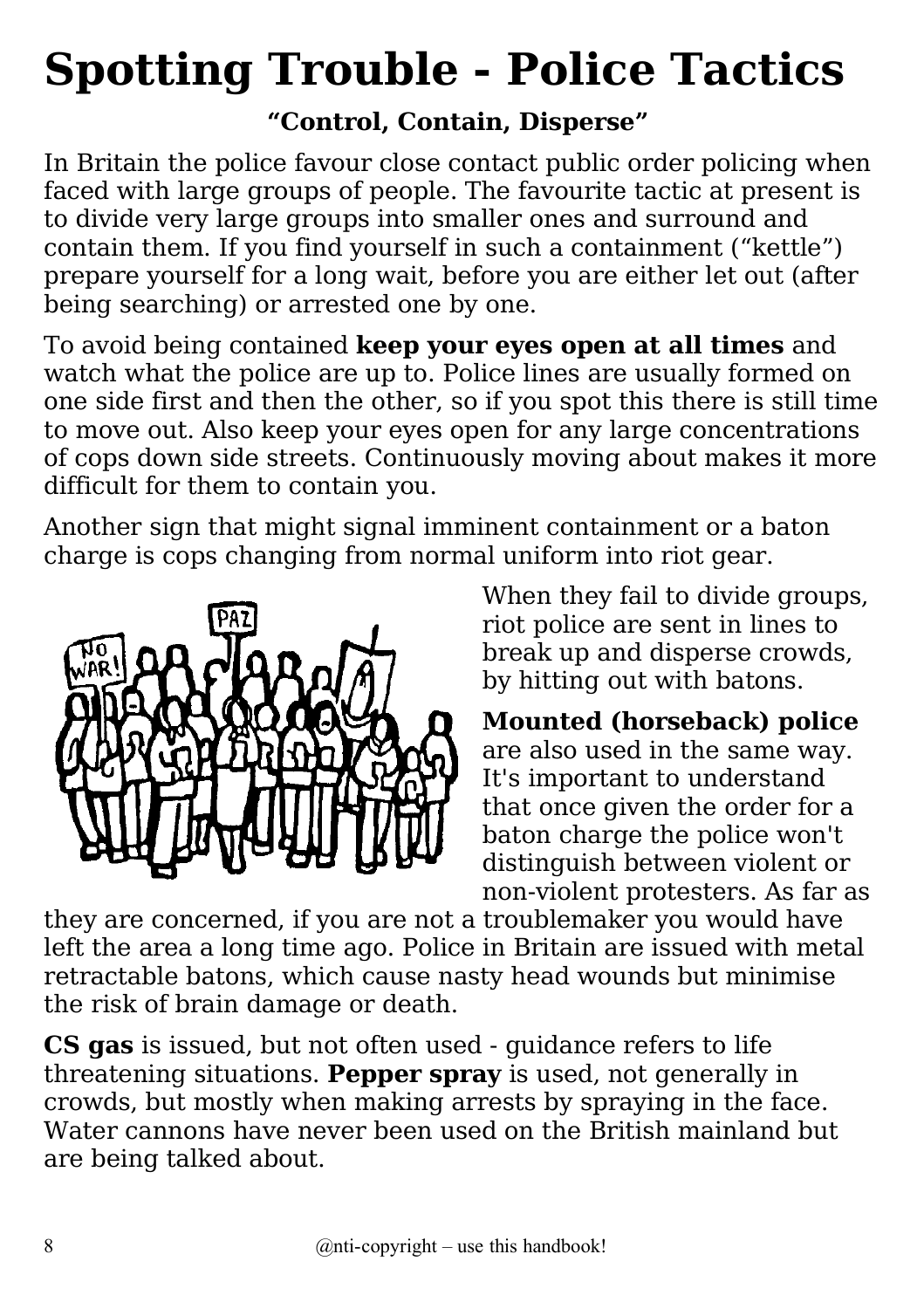**Horses** are used to protect buildings, seal off streets, and to push back and split groups of people. The only safe response is to move out of the path of the horses calmly but swiftly. Do not sit down in front of them, unless you want to get trampled. Instead, move around the horses and fill up the space behind them as soon as the horses have passed.

**Dogs** may also be used, especially to protect buildings, patrol rural areas and for sniffing for drugs.

# **Tips for large**

# **protests:**

- Form affinity groups and have a buddy with you.
- Stay alert and keep moving around, as a group and individually.
- Fill gaps and face outwards so you can see what's going on.
- Link arms if possible  $-$  this forms protective barriers and gives moral support.

**Snatch Squads** are small groups of cops (usually six, in a triangular formation) who are sent into the crowd to snatch and arrest individuals. These might be people that the cops think are "ring leaders", or just people they don't like the look of. They also like to target people with musical instruments, cameras and the like. Watch out for each other and if you see a snatch squad approaching let people around you know about it. You can sometimes spot a senior police officer pointing out people they want arrested. Often a snatch squad is used to incite violence, to create a pretext for attacking the protesters.

Be aware that police officers do not like to be isolated from their colleagues and will often react very violently to this situation.

**Intelligence gathering** is the police's favourite intimidation tactic. Expect to see lots of intelligence gatherers with video and stills cameras. CCTV cameras will often be installed on roof tops and you will be filmed from helicopters hovering above. One way to protect yourself from this is to wear a wide brimmed hat and sunglasses or fancy dress. Be aware though that the police can arrest you if you refuse to take off "any items worn for disguise".

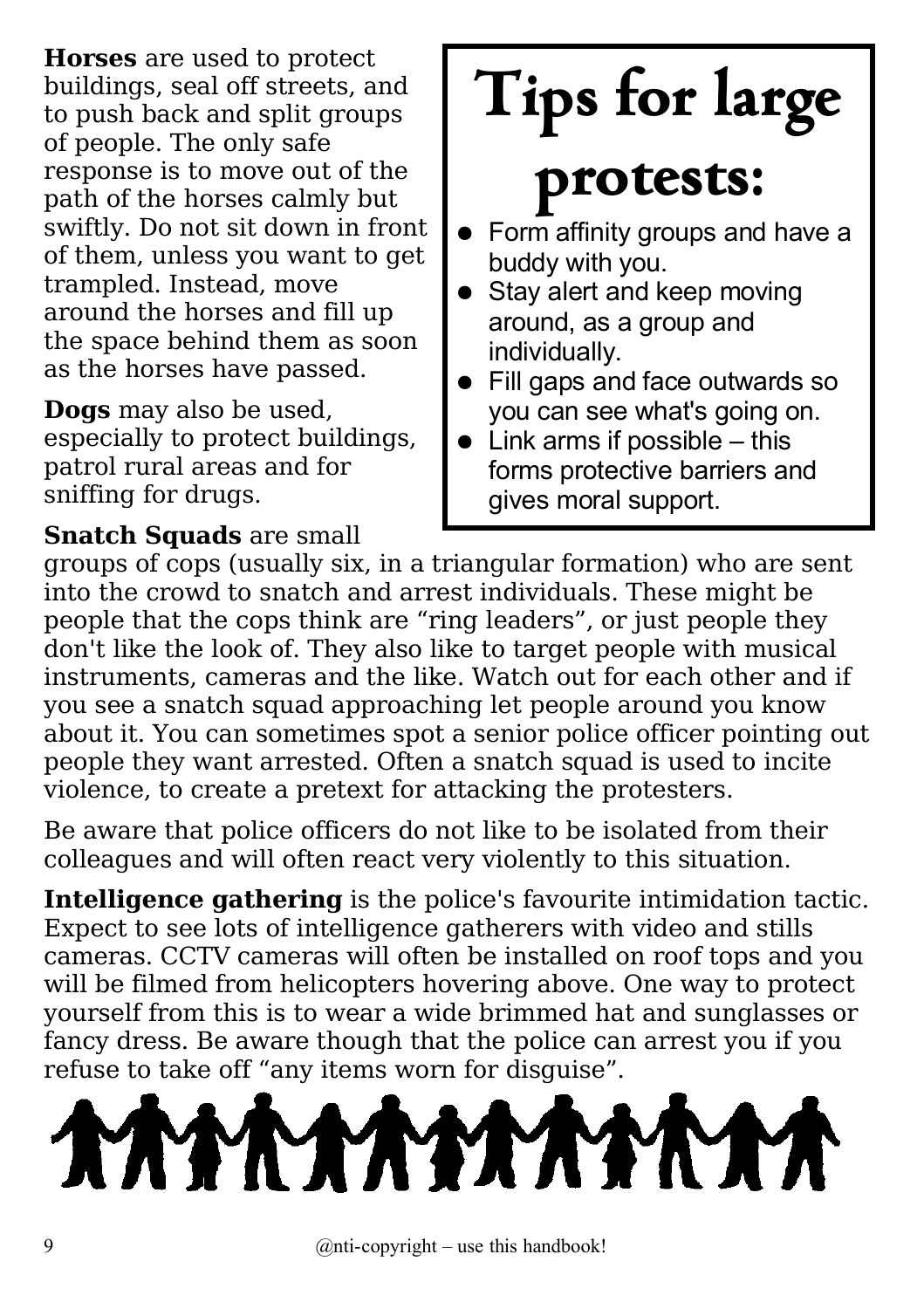# Preventing and de-escalating violent situations

Quite often we're faced with aggression on actions – from employees, the police, passers-by and sometimes fellow protesters. Or you yourself might "loose it", eg when you see a friend being hurt. Being aware of what can lead to aggression and violence on actions can help to avoid these situations arising, and keep the action safe.

**Stay focussed on your aims** - Work out what it is you want to achieve and how you will do this. A clear motivation and sense of purpose can help you to stay focussed in a chaotic, frightening situation.

**Work in affinity groups.** This not only provides back-up but also support when a member of the group starts to get stressed.

**Stay calm, relaxed and alert.** Try to notice things before they become a problem so that you can respond in good time. If you're scared or feel your adrenalin pumping, take some deep slow breaths into your stomach – this will calm you and allow you to think more clearly.

**Create a positive atmosphere** for yourself and others. Make music, sing and laugh. Share hot tea and chocolate around.

**Think of the opponent as a human being.** Show respect. Be aware of their capacity for positive action. They may also be worried or afraid. Treating others in a way that you would like to be treated.

**Watch body language** – your own and others. Look relaxed and open, use gentle hand movements - avoid sudden moves which could be interpreted as hitting out. Don't make fists. Use non-threatening eye contact. Avoid getting into people's personal space.

**Don't act submissive or frightened.** Don't plead and beg, don't fold arms or look away. At the same time don't be aggressive, threatening or insulting. Physical violence may make an attacker feel justified.

**Watch your language.** Say "I", ask questions. Keep your voice low but clear and under control. Be relaxed, but firm. Do not rush into faster and faster speech. Only interrupt if people are being personally abusive. Listen – and show that you have heard what is being said.

**Do the unexpected -** it can be a distraction and create surprise. Use humour, shake hands, sit down, offer coffee etc. Become active match the energy of the situation and transform it.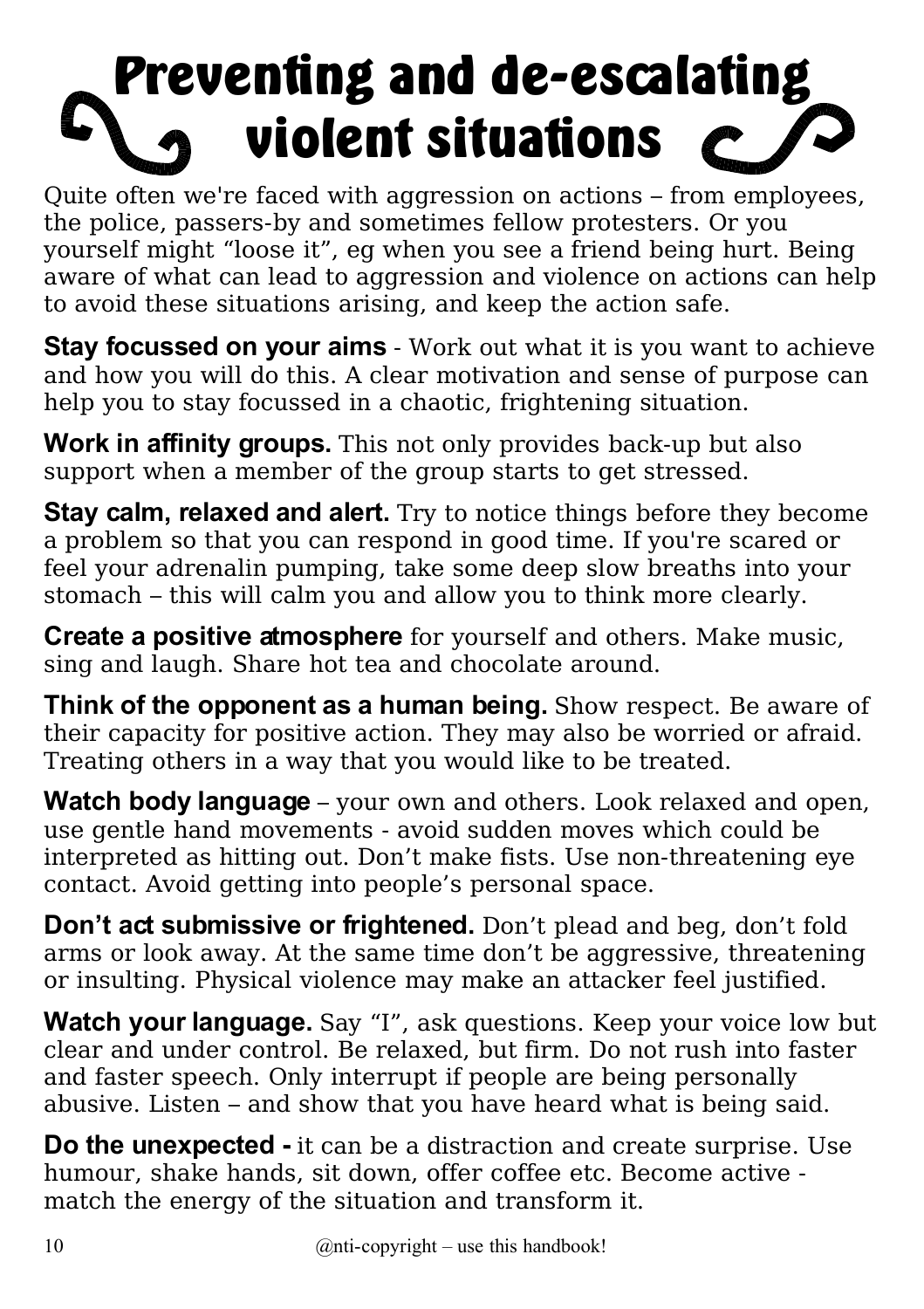# ....Dealing with the Police....

Whilst in Scotland you'll undoubtedly get into contact with the police. Read the bust card enclosed in this booklet and take it with you at all times. It has all the important legal information on it. Also write the numbers of G8 legal Support group and solicitors on your hand or arm when going on an action in case you loose the bustcard. If you get stopped or arrested contact the Legal Support Group straight away.



● Be calm and assertive. Don't be intimidated. Know your rights.

● Ask to speak to the senior officer present (PCs know nothing anyway).

● Try not to lose your temper or swear (this may be used as an excuse to arrest you).

● Lay off the drink (this may also be used as an excuse to arrest you). ●Keep a watchful eye out for other police and other protesters.

The **V** police will ask you all sorts of questions **which you're not obliged to answer.** They are out to gather information. Don't give it to them, for your sake and that of your fellow protesters. You don't even have to give your name and address when you are randomly stopped or searched. The only time you do have to give your name and address is when the cops

reasonably suspect you of

or when they detain/arrest your.

### reasonably suspect you of<br>committing or witnessing an offence **COMMEN!**

# Debriefing and evaluation

It's important to debrief after an action. Do this as soon as possible, ideally on the same day. It's a great way of learning lessons and giving everyone a chance to express how they feel. Make note of anything useful for planning the next action. What happened to each person? How did people feel during the action? Was everyone supported by the group? How did the group interact? What was achieved? What could be improved? Does the group want to stay together for further actions? Do people need any continuing support, for example because they have a court case as a result of the action?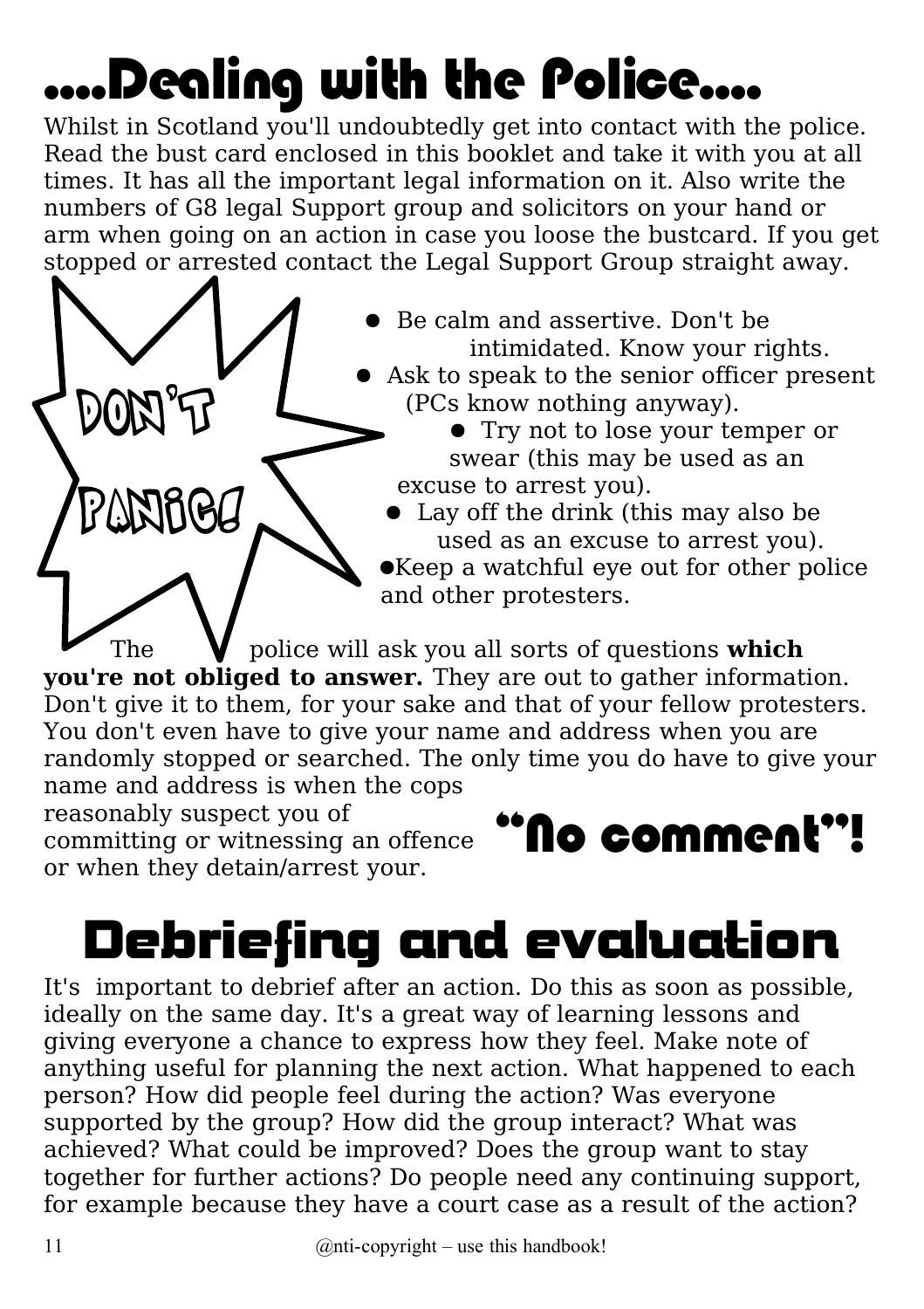### **Action Planning**

Produced by the Root Activist Network of Trainers

"The power of the action is in the reaction". Saul Alinsky, community organizer

Organizing actions is not rocket science. Nor is it as simple as baking a cake. There are many elements that go into making your action successful. If you take the time at the front end to be really clear about what you are trying to do and why, it can make the difference between building real power and feeling like a flop.

If your plans are good, if you have a realistic assessment of your numbers and your resources, and if the people working on it are accountable, the only thing to be worried about is the weather. And this is no small matter and should be factored in. Sitting on a street in January in Michigan is not going to quickly move people to stronger actions. So be smart about what you are asking people to participate in. After all, we're assuming that you want them to come back again!

Most often actions are part of a larger organizing effort or campaign. If this is true for you action it is important that actions build in energy and excitement over time.

### Some thoughts about strategy…

Strategy means looking at the big picture.

Strategy means knowing what your overall vision and immediate goals are.

Strategy is about concentrating resources in the right place Strategy is knowing when to use your resources as well as what kind to use.

Strategy is knowing who has the power to make the decision. Strategy means knowing your own and your opponents' strengths, weaknesses, allies, opposition, constraints, and opportunities.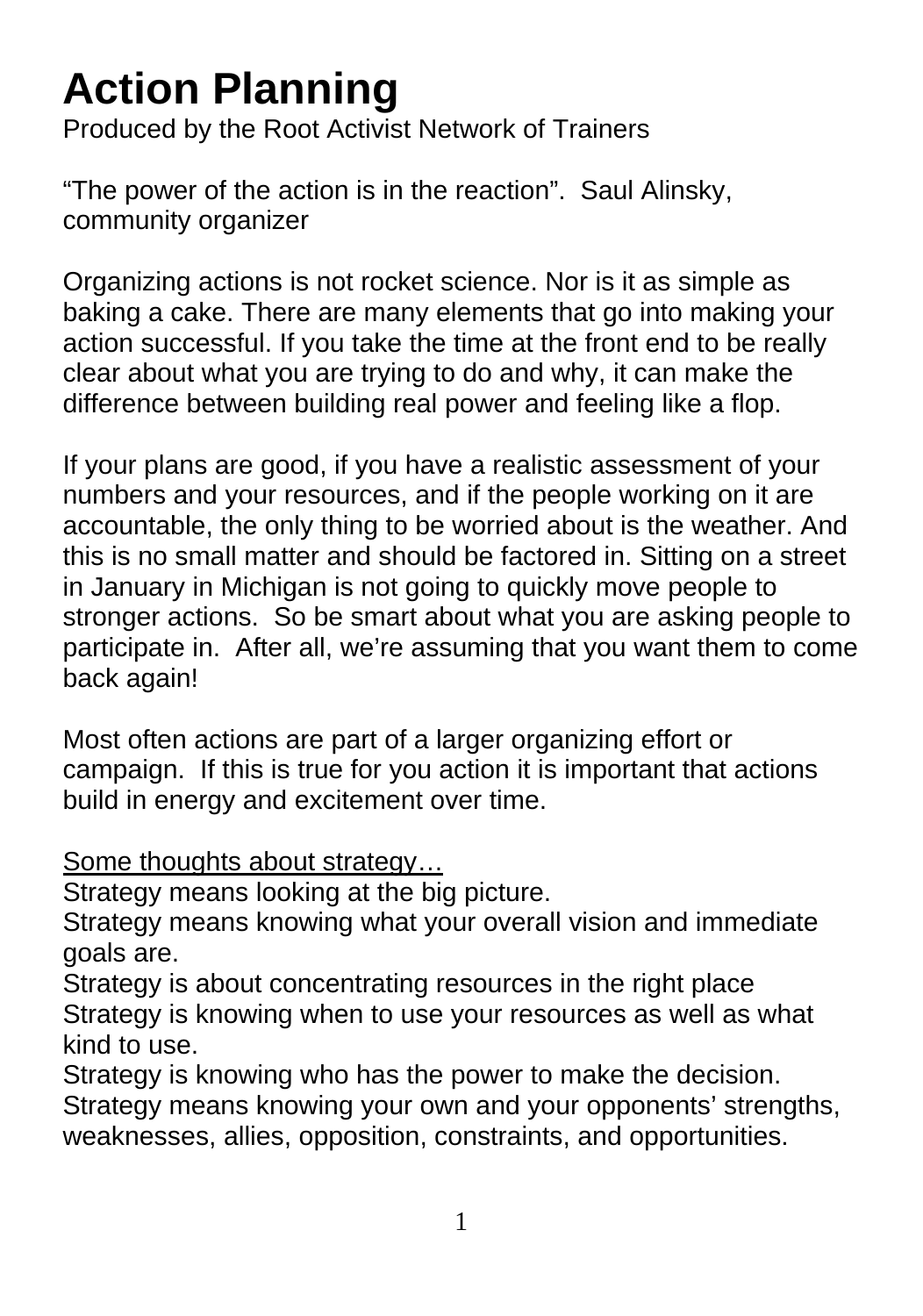Strategy is knowing what story you are trying to tell, who are the sympathetic characters, how do you frame the conflict, create moments of drama, and a happy ending.

### **Some Questions to Consider When Planning an Action**

**Goals**: what are we trying to accomplish? Are your goals concrete, tangible, winnable?

**Target:** who are we trying to impact/move/influence?

**Message/Demands:** What is your message? Who are the other audiences besides the target, what do we want them to know, what do we want them to do? Do the message and target fit together in a way that is easily understandable? Can it be summed up in a "slogan" What is your slogan, theme, sound bite? Does it fit on a banner? Are your demands clear and simple? Do you have several fallback demands?

**Mobilization:** How many do you need/want for the action? How many people can you mobilize? Do you have turnout goals? Is there a good turnout plan for the action, including last-minute reminder phone calls, email blast etc? How will you change the plan if you don't have enough people?

**Scenario:** what will happen? what does it look like? Is the action symbolic or disruptive? Is it public or secret? Will your action be *fun* and powerful? Is your group comfortable with the plan? Will the plan be outside the experience of the target? Does it have a beginning, middle and end? How does the scenario communicate your message without words—where the visuals alone communicate your message. Consider timing. Is your event competing with other things, can people come? The more your event/action contains novelty, conflict, new data, simplicity, humor, prominent figures involved, civil disobedience, bright props and images, local impact, holidays, anniversaries the more coverage it will get.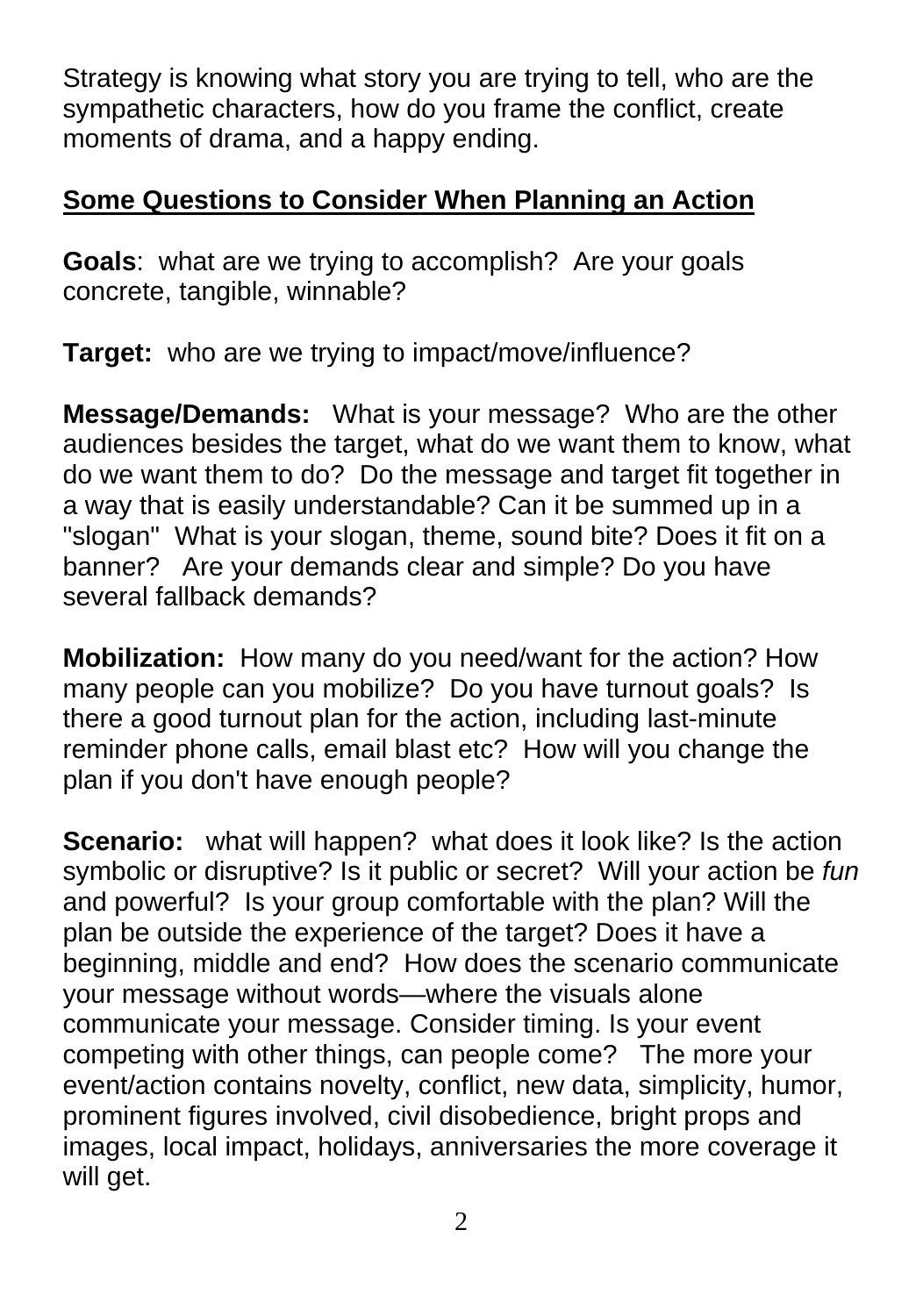**Action Site:** How does your action site relate to your target? Is it one and the same? If there are multiple action sites which you are considering, which best communications your message and will accommodate your action. (Some things to consider in choosing an action site are size, visibility, access, proximity to roads, phones etc, fences, security, sidewalks, public space nearby, parking, tenants etc) Have you scouted the building and made a floor plan? Do you know where to find: elevator and stairs, bathrooms, payphone, parking or nearest transit stops, the target's office. Can the site accommodate disabled members? Are there security cameras, how big is the sidewalk, is there a public space nearby? Are there parking garages? Who are the other tenants?

**Program**: How are we communicating? Speakers, performance, poetry, story boards, videos.

**Publicity:** How will you get the word out? – fliers, postcards, webpages, emails, posters, ads, psa's **Logistics**:do you have all the things you need?

- Signs, Banners, Flags
- A leaflet for the day of action
- Sound System
- Bullhorns and batteries
- Sign In Sheets, clip boards, pens
- Noisemakers, whistles, drums
- Puppets or other visual props
- Legal instructions, marshal! instructions
- Cameras, film
- Food, drinks
- Transportation (busses, vans, cars) & routes for drivers
- Set Up crew
- Clean up crew
- Security arm bands
- Press packets
- Communication equipment (radios, phones)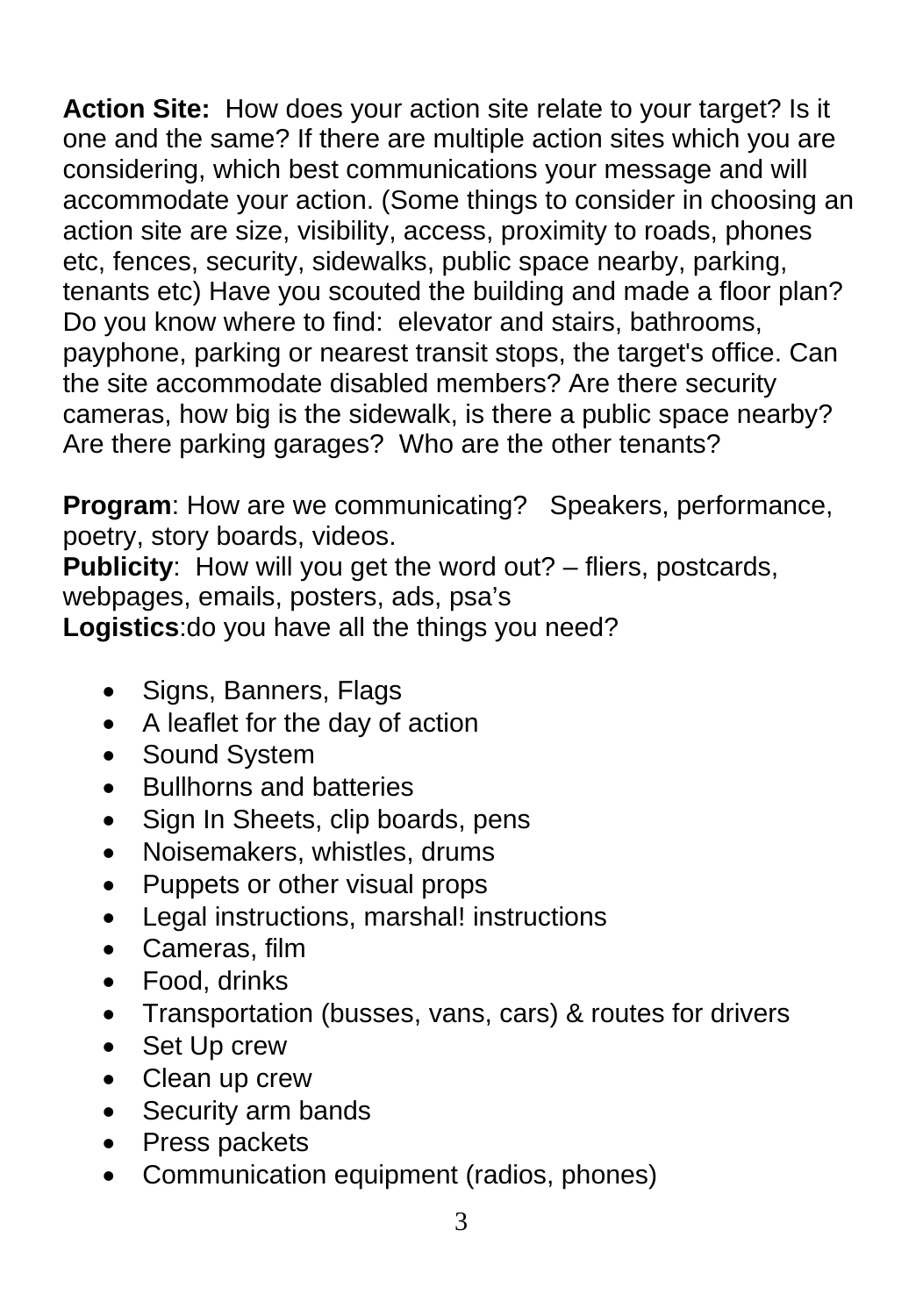• Money for legal expenses

**- Props:** Make it visible , participatory, a picture is worth 1000 words

**- Training:** Are people prepared for their roles, the action etc?

**- Legal/Police:** do we seek permits or not, will we have a liaison team on the day of?

**- CD/DA Support**: strategy, plan, recruit, training, get out of jail support- food, drivers, court plan etc… Do you have all the legal information you need? Are there lawyers on call?

**- Security/Traffic Plan:** what is needed? Who will coordinate, train, recruit? What are police plans and contingencies, how to protect participants, how to deal with provocateurs

**Media:** How do we publicize our issues and message? If you want the media, have they been notified? Have you:

- Sent a press advisory including a notice of your photo opportunity and highlighting your gimmick, a week ahead of time?
- Called the daybook a week ahead of time?
- Advance calls to reporters pitching story/giving background/spin
- Sent press release the day before?
- Called assignment editors the day before the action?
- Prepared a release or press packet (including background materials) for distribution on the day of the action?
- ID & train/prep spokespeople to talk with the media at the action itself?

**Staffing**: -Develop decision-making structure (Spokescouncil, Tactical Team)

 ID all "staffing" or roles or areas of responsibility that you need for the action

- Team/march leader
- Police Liaisons
- Marshall, PeaceKeeper, Security, Traffic
- Leafletters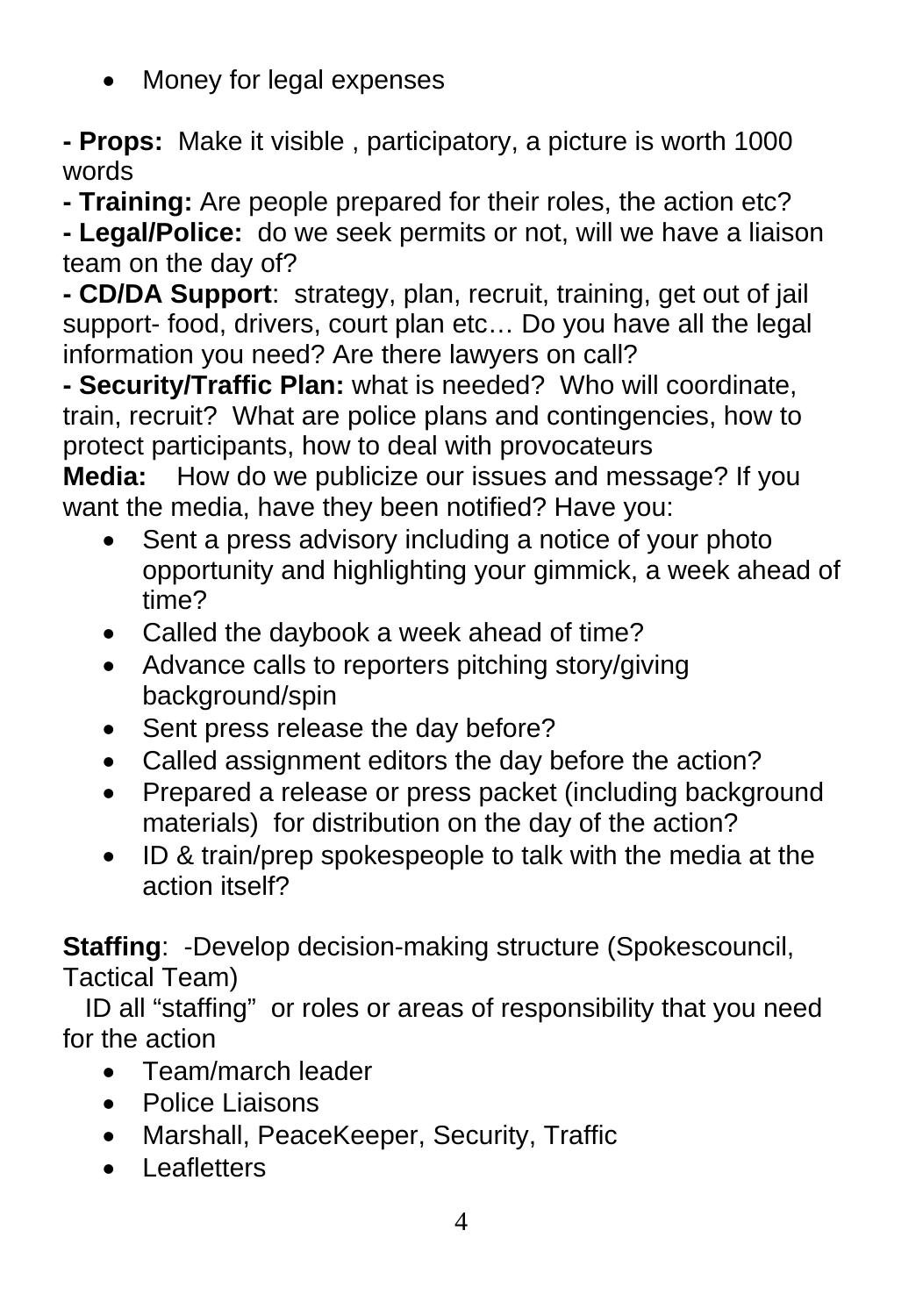- Media person
- Organizational spokesperson
- Set up crew
- Clean up crew
- Drivers
- Chant leaders
- Prop distribution & collection
- Equipment distibution & collection
- Sign-in team
- Get out of jail people, lawyers

**Communications:** how will we communicate during the action? what equipment will we need? Where will we get it? What are the protocols?

**Coordination/Prep**– do you have a prep meetings planned to review scenarion, communications, maps, and make sure teams working together are familiar with what needs to be done?

 **Debrief:** Who will debrief the action and where will the debriefing occur?

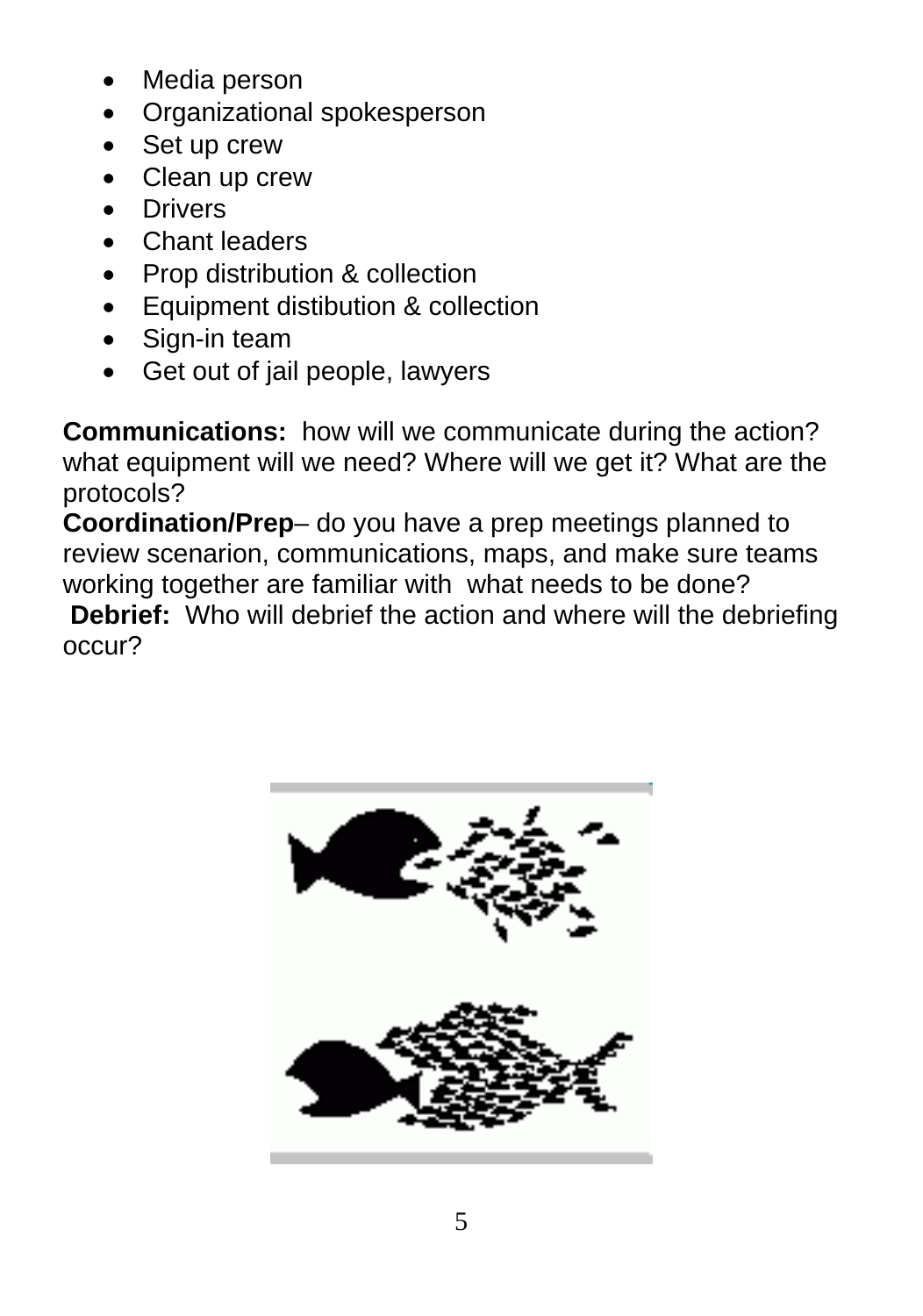### **Consensus Decision-Making Flowchart**



www.seedsforchange.org.uk\_hello@seedsforchange.org.uk 0045 330 7583 @nti-copywrite - copy + distribute

This is the procedure you would follow in a meeting, it is not suitable for quick decision making.

From Seeds for Change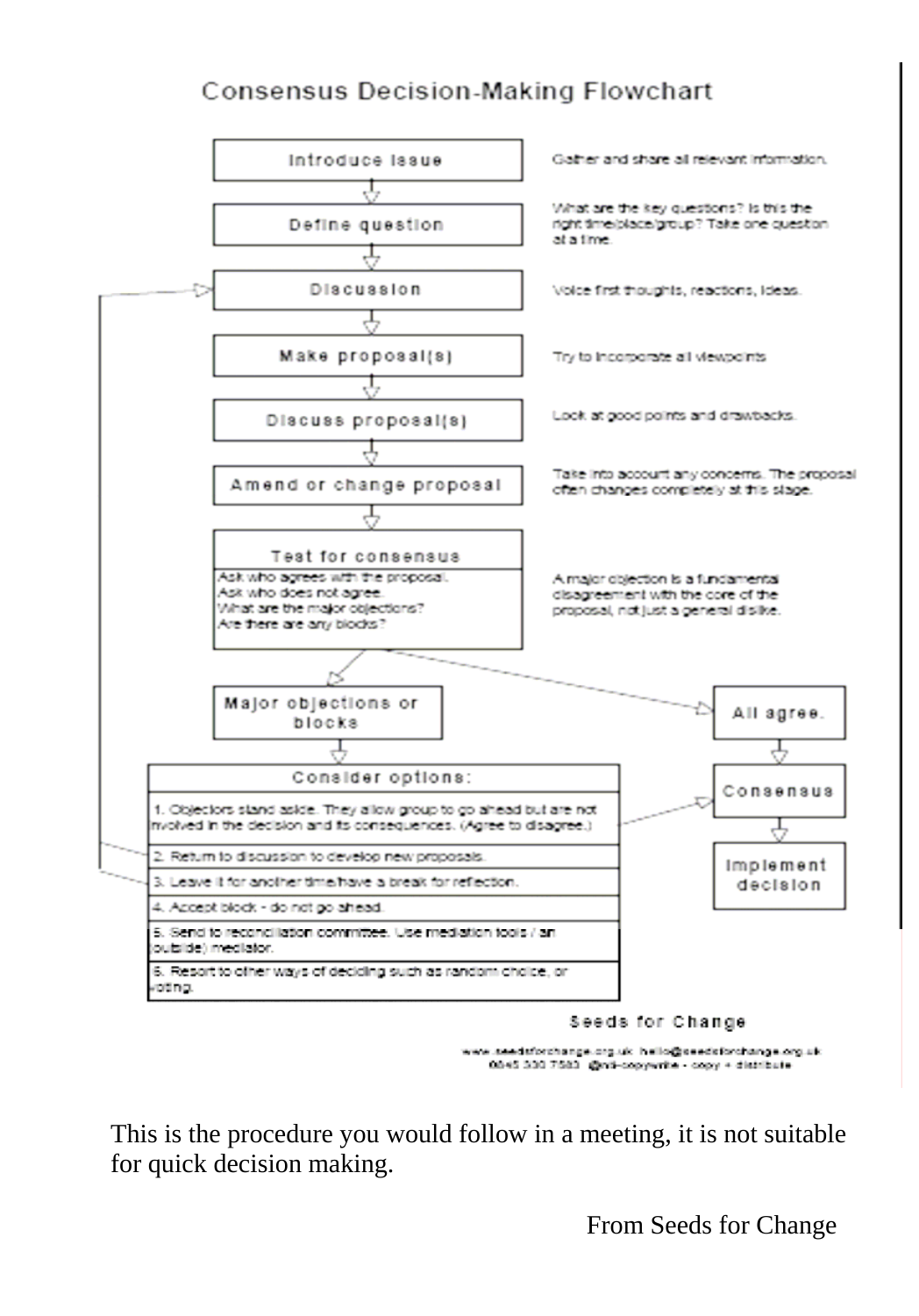### **Street Safety**

- Pay attention to what is happening around you. (This includes other protestors and police!)
- Keep breathing and stay connected to the earth--this will prevent panic. Panic reduces critical judgment and our ability to make good decisions. Panic also spreads quickly.
- Have a Buddy, watch out for one another and keep track of each other.
- Get a good map used colored markers to highlight key sites, you can laminate it easily with clear mailing tape.
- Scout the area ahead of time, particularly during the days and times of the action. Be familiar with streets, allies, public buildings, restaurants etc. Identify "safe spaces"
- Have a re-group plan in case you get separated (one or two places you decide in advance. Public buildings like train stations, bus terminals, resturants can be great re-group sites) An easy technique for Buddies is to agree to go back to the same spot you last saw each other.
- Have an exit strategy  $-$  how do you get out of an area.
- Have contingencies planned in advance to minimize major decision-making in the street
- Don't act on rumors have scouts or a communication system to verify what you hear.
- Bring a change of clothes in case of tear gas or a need to change your appearance.
- Crowd Dynamics consider what's going on, who's around me, are they my allies, do you feel connected?
- Cop Dynamics what are they doing, what is their formation, have they put on gas masks, who is in charge? What does the energy feel like?
- Dangerous moments: at the end of a demonstration when you think it is over.
- Nourishment carry a little something to eat like a power bar, nuts or fruit and lots of water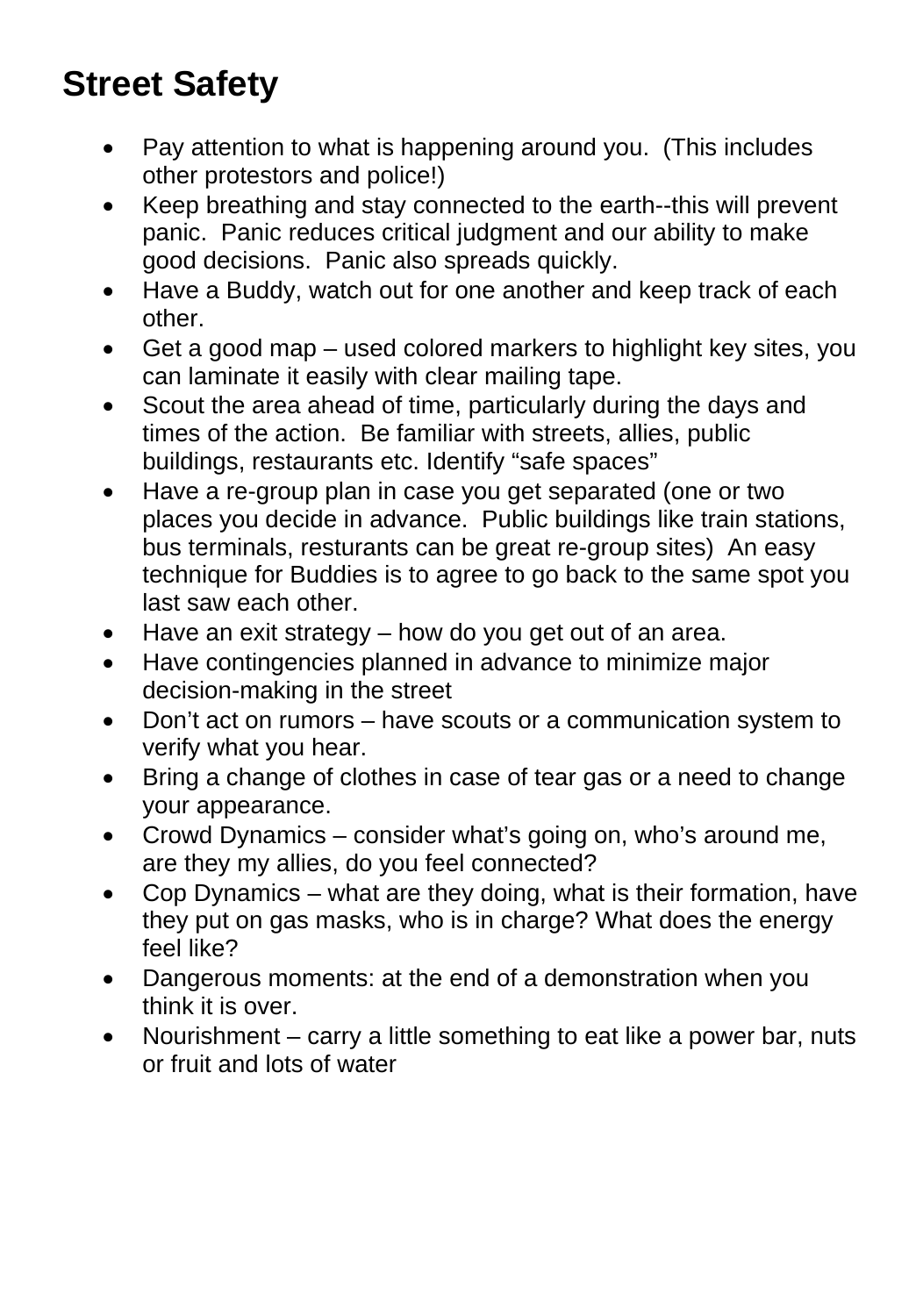### **If Confrontation Occurs:**

Stay calm, centered, and don't give way to fear.

- Know what your intention is for the action: literally stopping a meeting? Building alliances? Drawing attention to an issue? The specific choices we make will depend on our intention.
- Convey that intention clearly to the group so that everyone understands the reasons behind the choices we may make.
- Oppose the power of violence with the power of our radical imagination.
- Remember that every act we take is a choice, and that we have choices in any situation.
- Seek to undermine dehumanization, by not ourselves dehumanizing our opponents, for when we do we simply reinforce the mindset and energetic patterns that encourage violence.
- De-escalate conflict by speaking calmly, moving slowly, keeping hands down and open, listening, making yourself human.
- Act in unexpected ways, not doing the dance of violence and intimidation, but writing our own steps and music.
- Bring art, music, drums, seeds, masks, puppets and magic into confrontation to embody our vision and hope.
- Seek to broaden the awareness of our opponents that they are also making choices, that their behavior is not predetermined.
- Use humor and surprise.
- Know what may escalate the tension in a situation, and what may de-escalate it, and make a conscious choice about which to do.
- Act to strengthen our group solidarity and support.
- Ask these questions before we take any extreme act: Does this further our intention?

What base of support do we have for taking this action? What support do we risk losing? Why is this act worth risking that support?

Did we agree to this act? If not, what will it do to our community solidarity?

Will this act loosen the web of restraint? Can we afford to do so at this moment? Who is most at risk, if we do, and have they agreed to accept that risk?

Does this act embody our hope and vision?

Do I know and trust the person urging me to take this action? Does this action embody the world we're fighting for?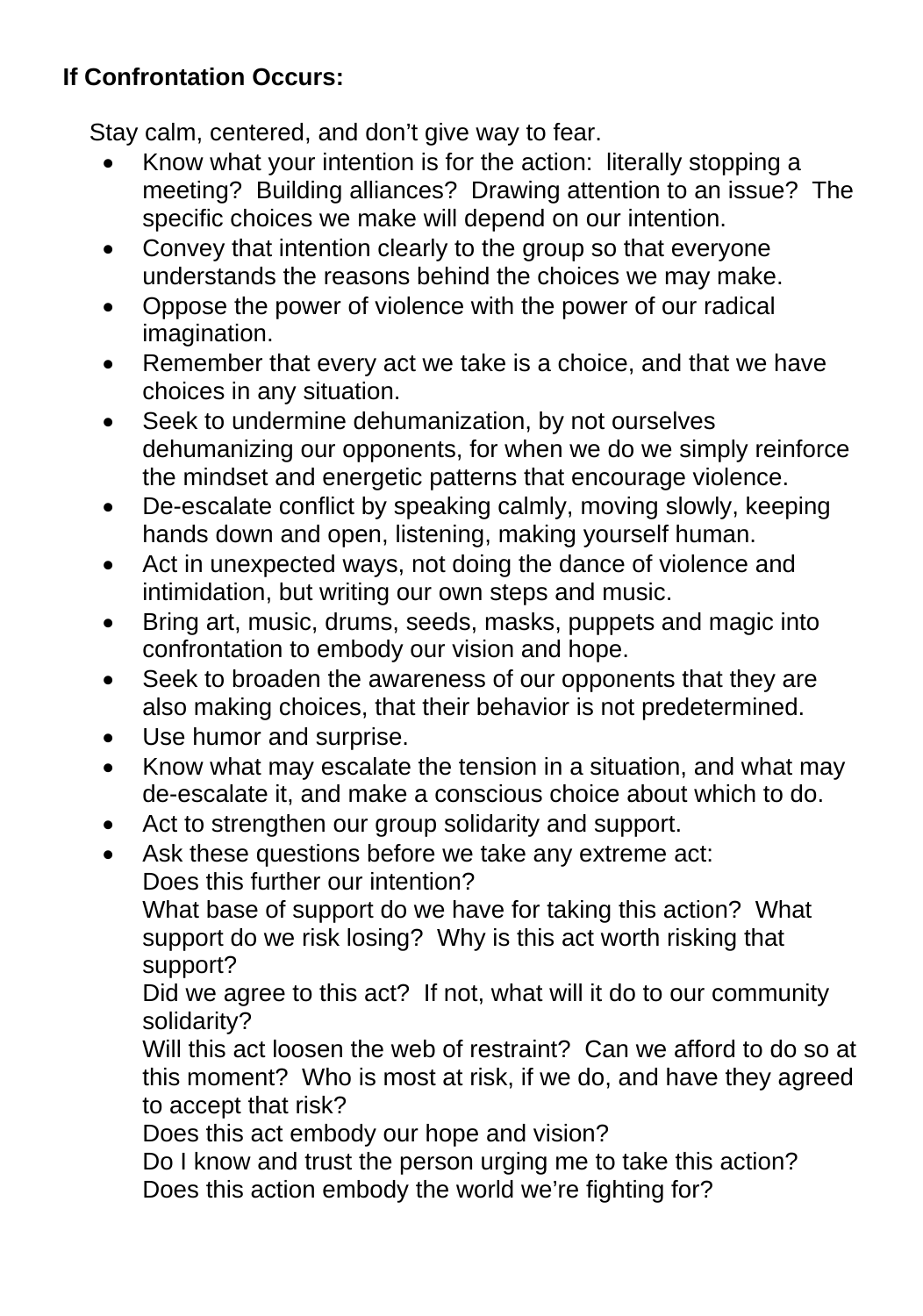### **Protecting yourself**

Taking good care of yourself – eating, sleeping and drinking lots of water will go a long way to keeping you focused, grounded and healthy during street actions. No matter how tight our plan of action is with our affinity group, we can never really predict what will happen in an action, how the police will (over)react to our demonstration, no matter how peaceful we may be. So the more we are physically prepared the easier it will be to respond.

The Police have a wide range of "non-lethal" weapons at their disposal and we have seen that they rarely hesitate to use them. Usually their intent is to disperse us, but we know that our ability to hold political space is crucial. Here are a few tips we've learned along the way:

**Batons:** If they are being held horizontally to push, you can turn your back and hopefully the backpack you are carrying with extra water etc can take the blow. Or you can face them and use your hands as a soft shield. Banners and signs can also help break impact. Finally, sitting down may shift the energy and thwart their ability to push us back. (If they are shooting rubber bullets, don't sit down.)

If police are using batons to jab, packs, signs or banners can shield you. If they are swinging and you brought a helmet, now would be a good time to make sure it is on! You may decide to leave quickly. Protect your head with your arms, especially the base of your skull and temples. If you have been hurt and go down, curl up in a fetal position and protect your head, stomach and genitals. Lie on your right side if you can to protect your liver as well.

After the police have left, apply pressure to any area that is bleeding and get help from a medic.

**Projectiles:** (Rubber, plastic, wooden bullets, bean bags, etc.). If the police have opened fire, turn your back to them in order to protect your face, throat and stomach. You may choose to slowly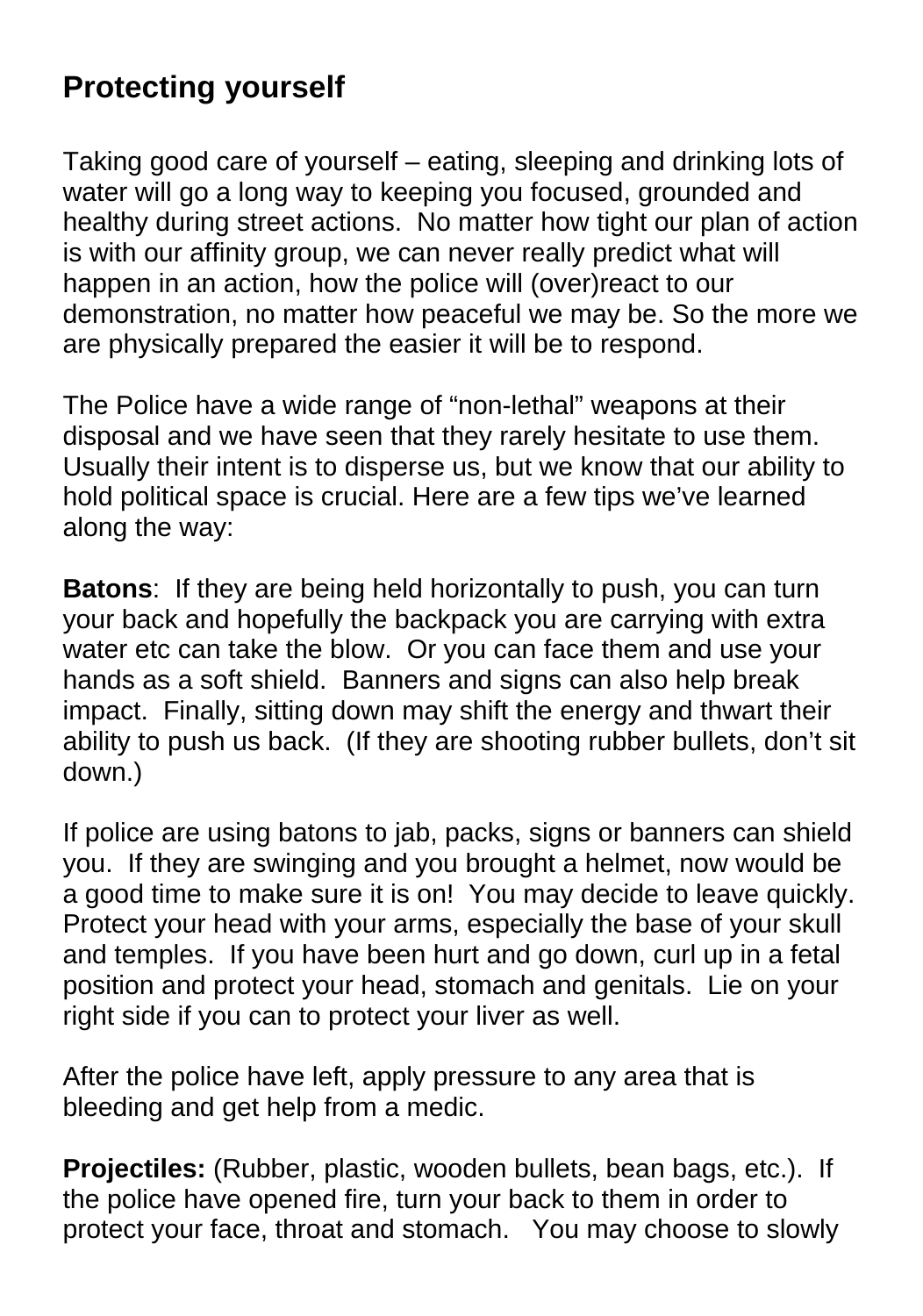walk away or run. Don't sit down: police are supposed to fire low, to aim for legs and feet, not heads. They don't always obey this protocol, but you increase your chances of getting hurt if you sit down. These projectiles are not non-lethal and several protestors have been seriously hurt by them. If you are shot and bruised, try and see a medic, but taking some Arnica, pills or rub will help with the bruising.

**Horses**: Are often used to move crowds. They are big, strong and frightening. IF you have a large group of people, sitting down together and forming a living carpet will stop the horses if they can see you and have room to stop. Horses will not walk on what seems like uneven or moving pavement. Pull your legs in close, and try singing or humming rather than yelling—a spooked horse is dangerous. If the horses are backing into you, get up.

**Dogs:** If the police use dogs, it is important to keep your hands, arms, legs etc pulled in tight. Do not give them anything to sink their teeth into. Do not look at the dog, but make eye contact with its handler instead. Talk in a clear voice, tell them to restrain the dog, to shorten its leash**,** put the dog back in the vehicle etc.

**Pain Compliance** – should the police be in a position to arrest you, they will often use pain compliance holds if you are linked up or locked down in any way. They may apply pressure to certain places on your body where the nerves are close to the surface or they will manipulate your body in the opposite direction it is meant to go. While there are certain ways to minimize the pain, these are essentially torture technique and resistance may cause serious harm. At some point you will likely need to let go. Agree beforehand with your affinity group on a safe word that means, 'let me go'.

### **Tear Gas and Pepper Spray**

PREVENTION: Wash before with unscented castille soap. Don't put vaseline, mineral oil, oil-based sunscreen or moisturizers on skin as they can trap chemicals. Cover up with water repellent clothes & gear. Don't wear contact lenses.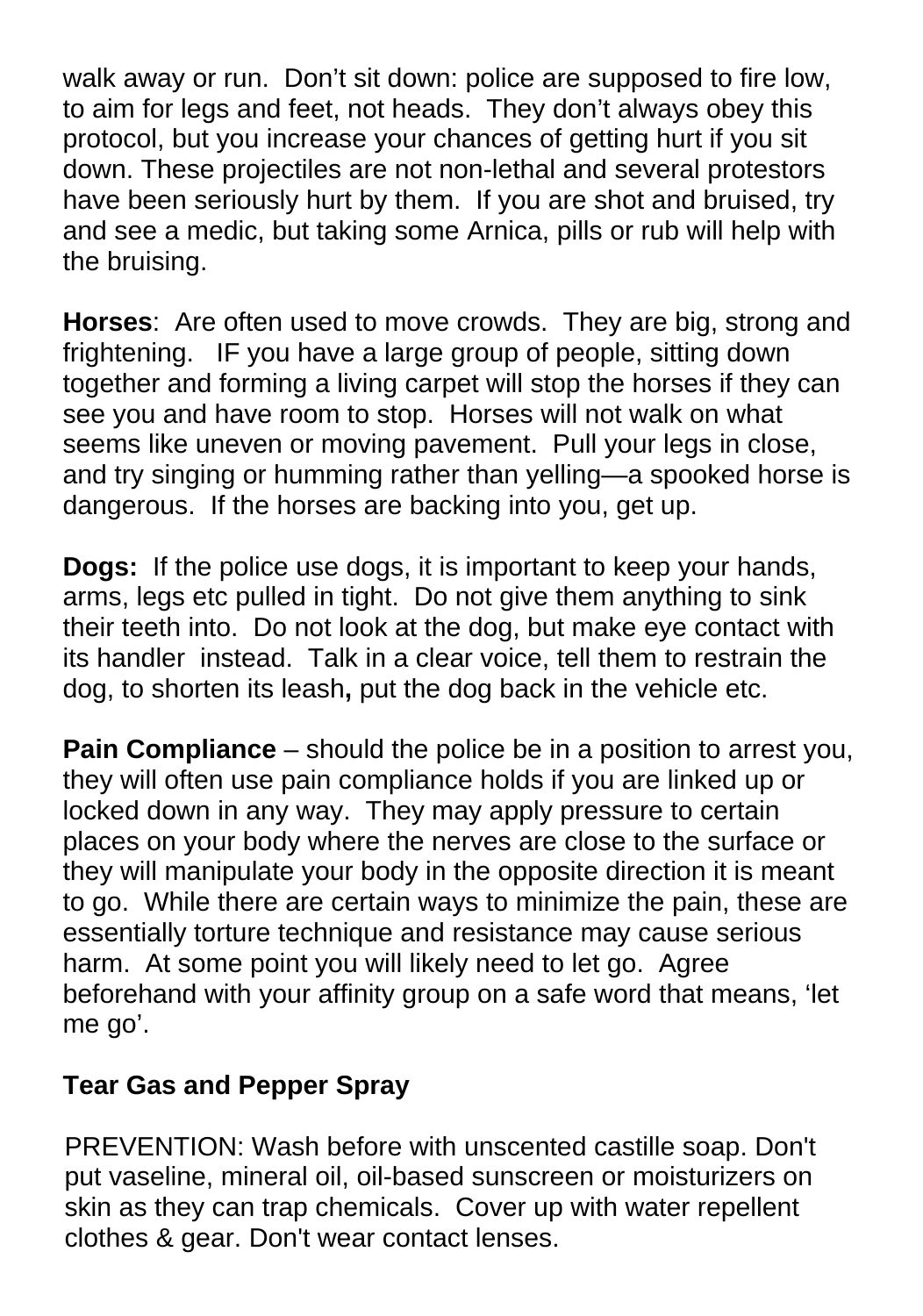### FOR PROTECTION

- A bandanna, soaked in lemon juice or vinegar kept in a ziplock baggie to conserve moisture which can be put over your nose and mouth. Try a peeled onion.

- And shatterproof goggles. If you wear glasses: Either find goggles to fit over or put them on a string so you can take them off and put goggles on instead.

- A paint mask or filter or gas mask.

- Water bottles with squirt tops for washing eyes.

### GENERAL TREATMENT FOR TEAR GAS (CS, CN) AND PEPPER SPRAY (OC)

- Stay calm & focused. You are strong. The discomfort is only temporary & will not damage you.
- Don't touch face or rub eyes. Get to fresh air, eyes open, arms out (if tear gas), remember you can breathe and breathe slowly.
- Blow nose, spit out chemicals.
- Carry water to flush your eyes & gargle. Flush eyes with head tipped so water runs off the outside of the face, not toward the nose.
- A solution of 1/2 liquid antacid (Maalox, but NOT mintflavored!) and 1/2 water can be used to flush eyes if water isn't helping. Medics will carry it.
- When your body heats up (from running or panicking, for example), the irritation may increase. Your pores will open allowing more absorption of the chemicals.
- Face the wind, open your eyes, hold your arms out and walk around to let fresh air decontaminate you. Take slow deep breaths of clean air.
- Don't touch your eyes or your face, as you may recontaminate yourself.
- Before you assist or treat anyone, ask them for permission! Then explain to them what you are going to do before you do it.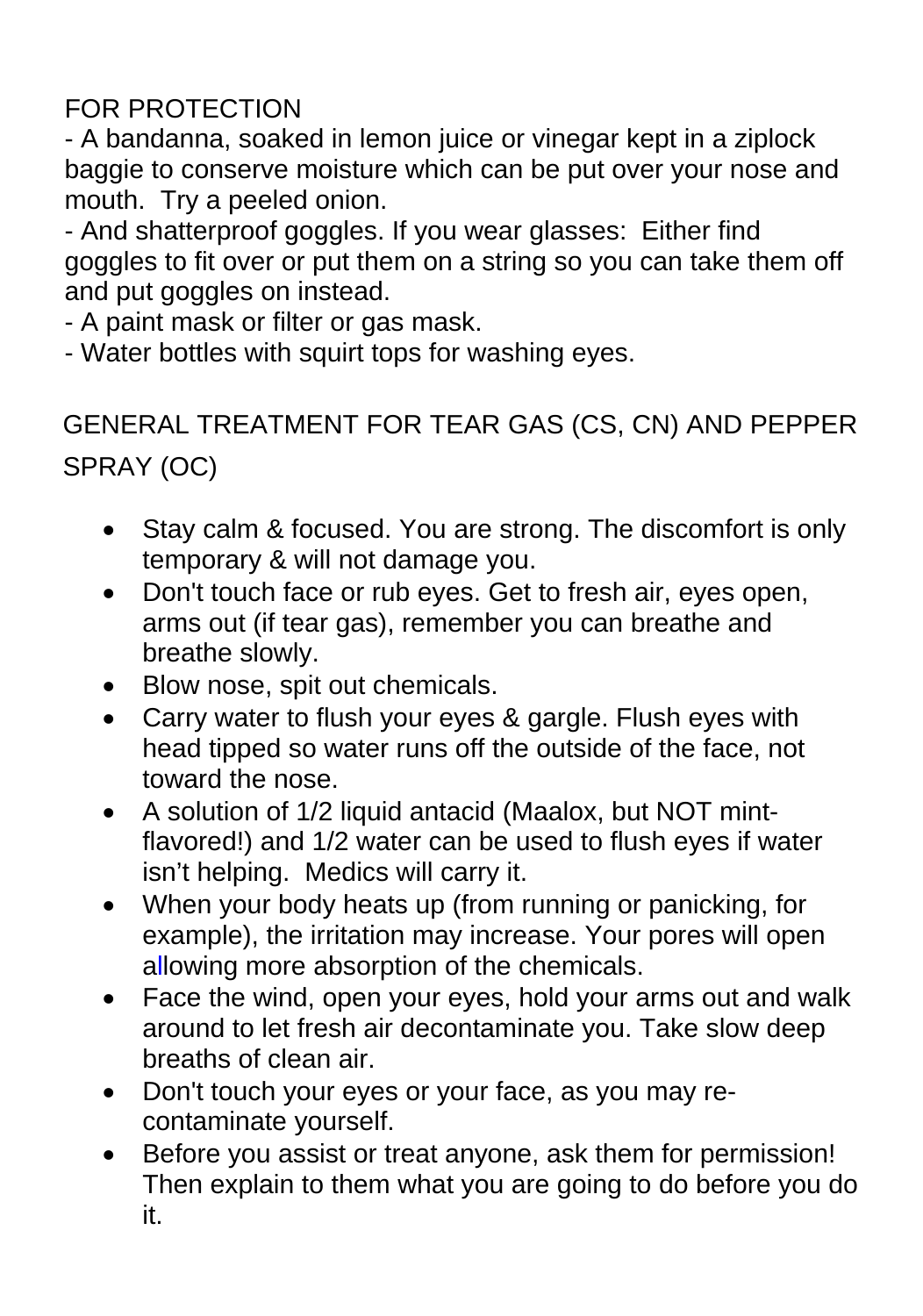- Make sure cleaning solutions and water spill directly to ground so as to not contaminate clean skin,clothes or hair.
- Store contaminated wipes in a sealed bag.
- After treatment, wash with cold water & replace contaminated clothes.

### AFTERWARDS:

- Be aware that entering into a room with contaminated clothes, hair & skin reeking of chemicals will contaminate the room.
- Make sure that you leave a plastic bag outside or near the inside of your door to put your contaminated clothes in.
- Decontaminate with a cold shower (keeps pores closed preventing chemicals from entering skin).
- Exchange contaminated clothing for fresh.

### Some Special Conditions:

- **Contact lenses** are dangerous because they can trap chemicals underneath and burn your eyeball! Thus wearing your glasses is usually recommended. If you wear contacts they must be removed if you are hit with tear gas or pepper spray or serious damage to your eyes can occur. Disposables are great, but still carry your glasses and/or bring a spare pair of lenses. If yours are not disposable, keep a case with you, once contaminated they may be history however.
- **Asthma** is seriously irritated by tear gas, and can be fatal. Try and stay out of the gas or spray and make sure you bring your inhaler.
- **Pregnant Women/Nursing Mothers:** being in this toxic environment is not advisable for you or your baby. Stay out of it if you can.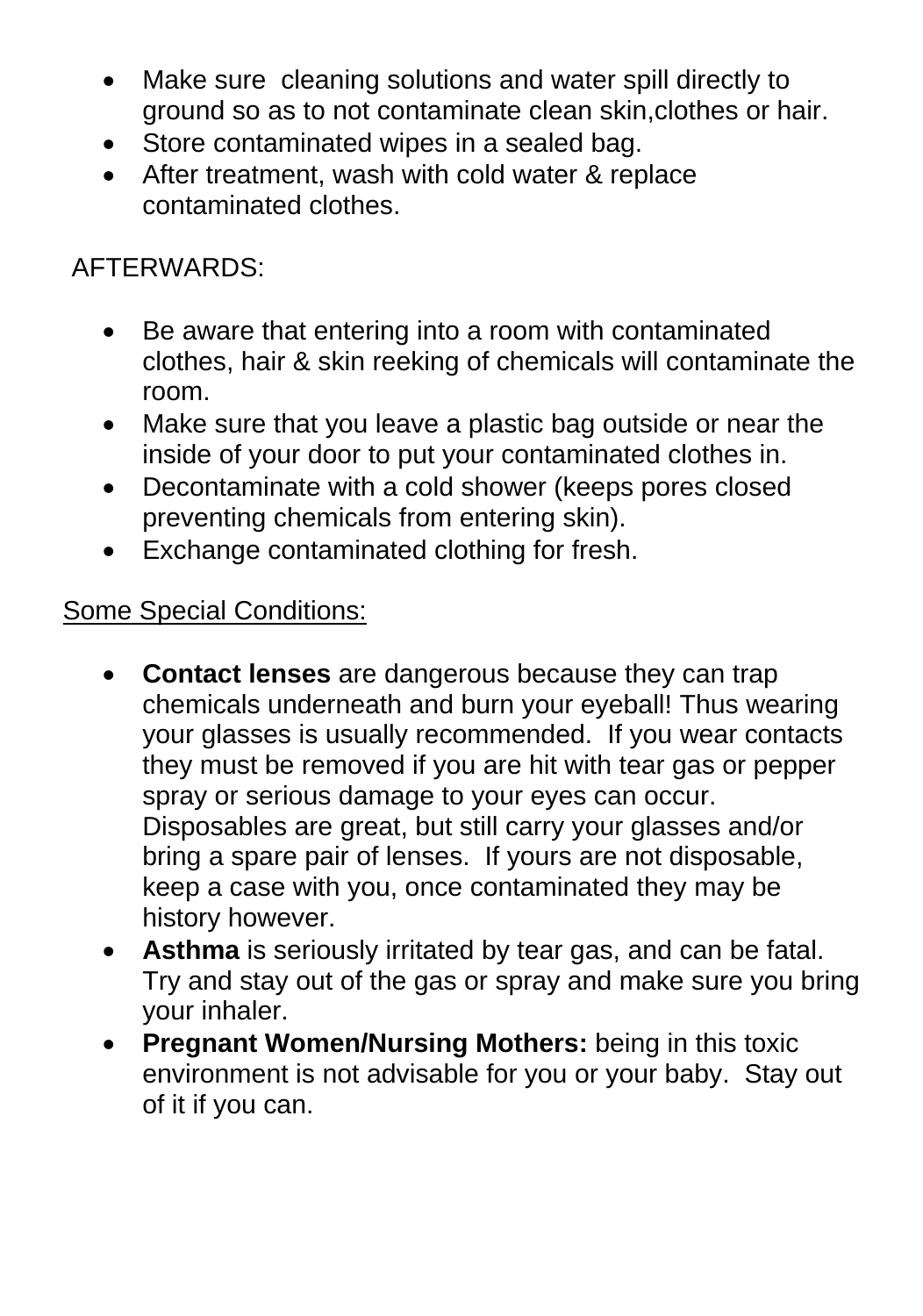### **AFTER THE ACTION**

Actions are intense, sometimes terrible, often wonderful. When they are over, we need to stay connected with the friends we've made. We may need to talk to those who've been through the same experiences, to celebrate and rage and laugh and mourn together. Be sure your affinity group plans time to debrief together, and a post-action party when everyone is back home safe.

### **Coming Out of Jail Stronger**

Jail can be a powerfully transformative experience. It reveals the underside of the power structure in this country, and gives those who come to the action from a more privileged background a chance to experience what poor people and people of color face every day. Jail can be upsetting and traumatic, strengthening and empowering, an emotional roller coaster, a deeply bonding moment. Some of the things to anticipate in jail and once you are out are:

**Rage:** Jail is simply the distilled form of the larger violence around us. Anger is a sane and healthy response, but you may find it deflected onto your friends and families instead of directed to the systems of oppression we're fighting. Warn your friends and coworkers to tread gently and not order you around for a while. Be prepared for flashes of rage, and try to remember whom we're really angry at.

**Self-Blame**—You've been in a system designed on every level to make you feel bad, wrong, inadequate and powerless. The men and women who run it are experts in psychological manipulation and intimidation. They spend a lifetime developing their techniques—you had at most a few hours training in how to resist them.

 When you're in jail, you're constantly faced with decisions to be made with inadequate information under conditions of fear and exhaustion. You may make mistakes. You may end up complying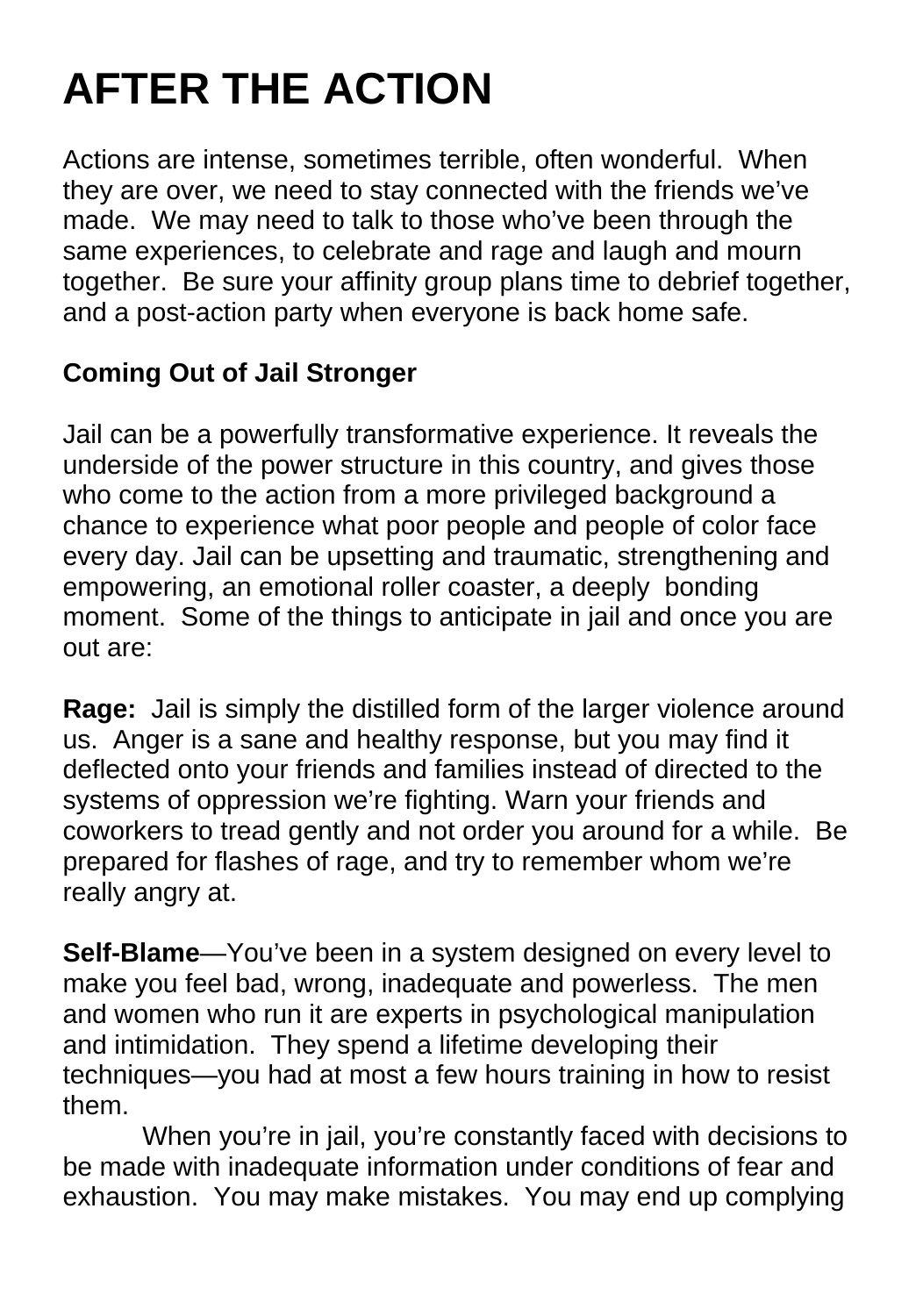when you later wish you'd resisted, or failing to act when you think you should have. You may make decisions you later regret.

 Try not to blame yourselves. One of the ways the system functions is to keep us focused on what we, individually, did or didn't do instead of on the violence of the system itself. Self blame is the way we take the violence of the system in, and beat ourselves up instead of making the guards and police do their own dirty work. And it rapidly turns into blame of each other, becoming a force to divide us and cut us off from the very support we need.

**Difficult Re-entry:** It's hard to go back to regular life after the intensity of an action. It's hard to go home to a lonely apartment after the strong community we've felt in the action and in jail. It's hard to go back to school, a job, or to any institution that suddenly seems like a softer-edged version of the jail. And everything suddenly does look like a version of jail—a system of punishment and control.

 You may find yourselves tired, depressed, unable to take pleasure in things you usually enjoy, vicariously experiencing the sufferings of all the oppressed and dispossessed. Food may seem tasteless, work or studies meaningless. You may lose things, get confused, and have difficulty functioning.

 These are common human responses to loss, trauma and stress. They are not a sign of your personal weakness or inadequacy. Here are a few things that can help:

**Talk About It:** Ideally with the others who were with you, with your affinity group or with someone else who has been through a similar experience. If that's not possible, find a friend who is willing to lend a sympathetic ear, or a counselor. You need to tell your story, sometimes over and over and over again.

**Rest:** We've all put out a phenomenal amount of energy. Sleep. Take yourself out into a natural environment with trees and green plants. Lie on the ground. Restore your energy.

**Cleanse:** Do something physical and symbolic to release the energies of the jail. Take a shower and scrub with epsom salts,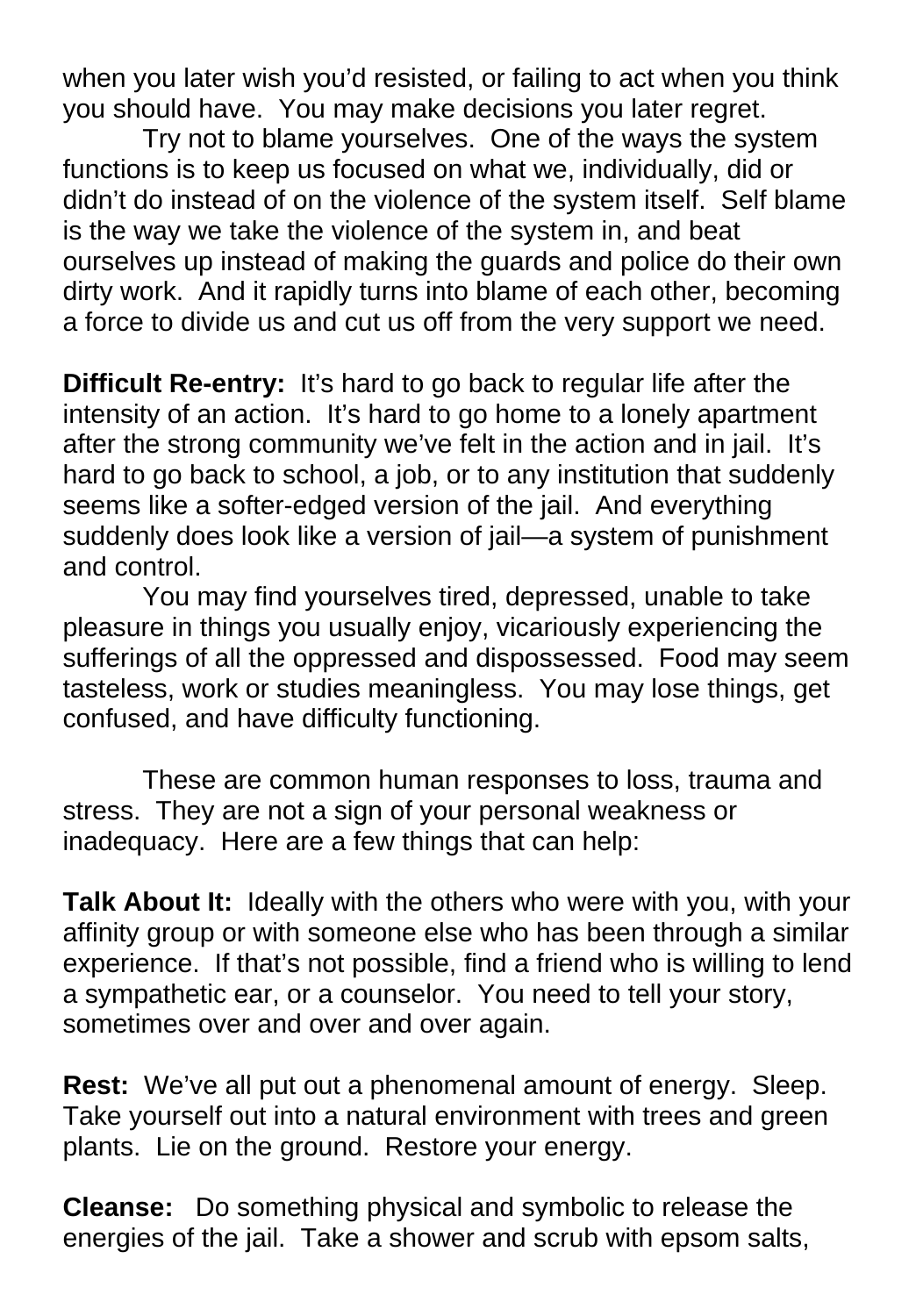bathe in the ocean or a running stream, wash your clothes. Do it with the conscious intention of letting go of the jail energy, of emerging renewed.

**Renew:** If you have a spiritual practice, now is the time to intensify it. If you don't resonate with spirituality, take time for what does inspire you and feed you, whether it's the forests, music, or the company of friends.

Learn: You've just received a priceless educational experience. You now know more about the underlying workings of the system we are fighting. You've had a small taste of the violence and repression experienced every day by the poor, by people of color, by those who end up in jail without the support of an action and a media team. You will never be the same person you were before this action.

**Honor yourself:** And all of us—for the courage, strength, and commitment we've shown in taking action, for the movement we are building together, for the ways we've listened to one another and struggled with our differences and already changed the world. You deserve to feel proud to have been part of this action, and to be in a movement that contains such brave, committed and caring people.

**Carry it On:** Rage can be an energizing force. So can love. As hard as a jail experience can be, it can also be empowering. We can come out of it stronger than we went in. What we've learned from this action can move us into the next phase as we build the movement that will transform the world.

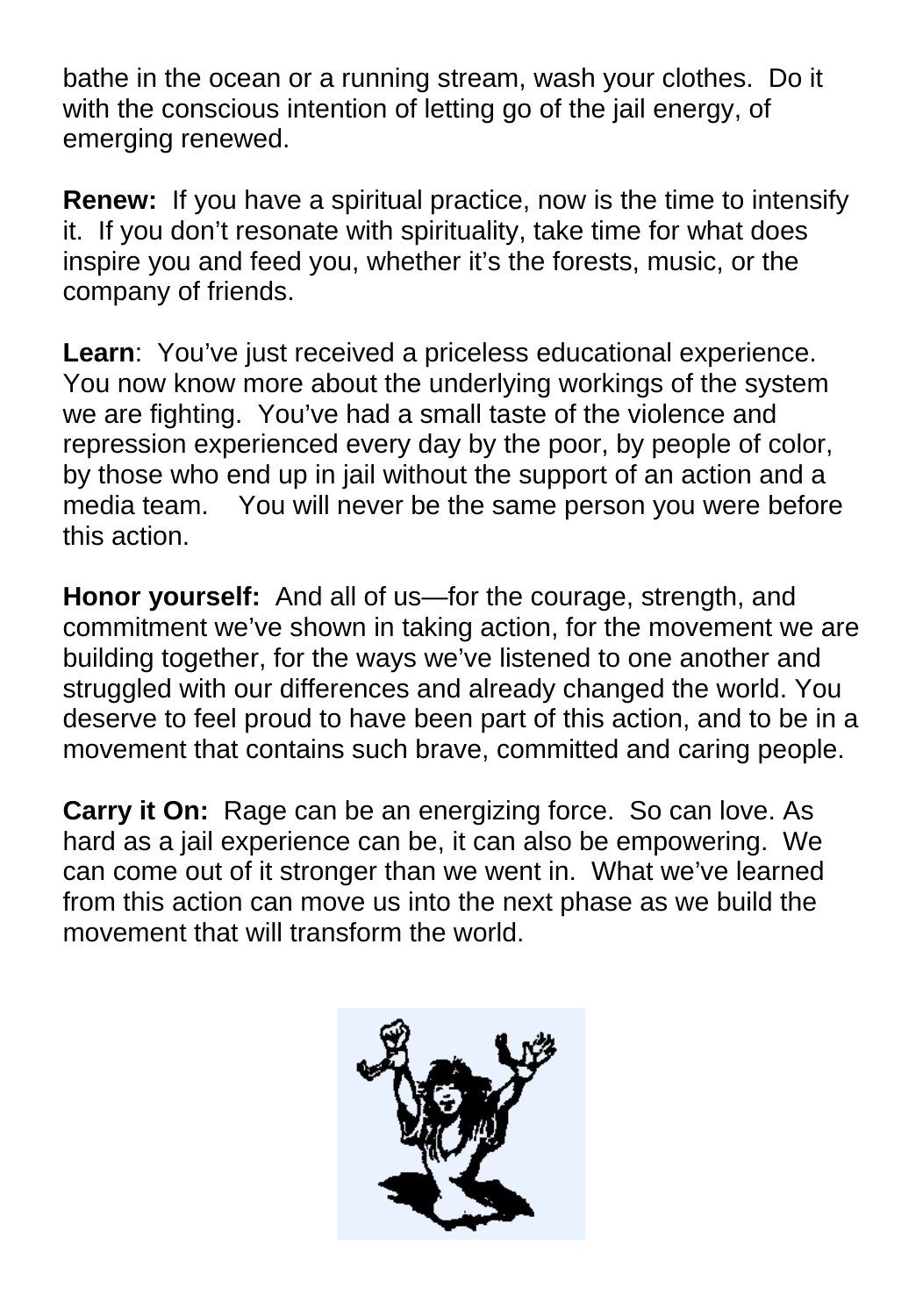### **AFTERCARE:**

### **Responding to Trauma**

Supporting Yourself and Others to Cope with Traumatic Incidents

**Everyone participating in an action is confronting the abusive power of the state. Our response to the abuse that we experience will depend on our self-care and support in the midst of that experience, on our personal histories, as well as the actually traumatic incidents that occurred. Circumstances that are likely to produce high levels of post-traumatic stress are personal exposure to physical, mental, and sexual assault, witnessing the assault of others, and prolonged or intense fear. Factors that place us at greater risk for post-traumatic stress are having a history of abuse, not getting support that we need from our allies, and being separated from others, either during or following the action. Because abuse is pervasive in this culture, learning to heal from and integrate our traumatic experiences in action can empower us to live our lives more fully every day.** 

As we have already highlighted, a traumatic situation can affect different people in different ways. There are a wide range of symptoms associated with trauma sufferers, which is one of the main reasons why it is often misdiagnosed. For the sufferer, the sooner these symptoms are identified and treatment sought, the quicker they are likely to improve, both personally and professionally.

So what are the trauma warning signs that you need to look out for?

**Nightmares** Flashbacks and hallucinations Disturbed sleep Social and Emotional Withdrawal A Sense of having a foreshortened future Inability to concentrate Hyper vigilance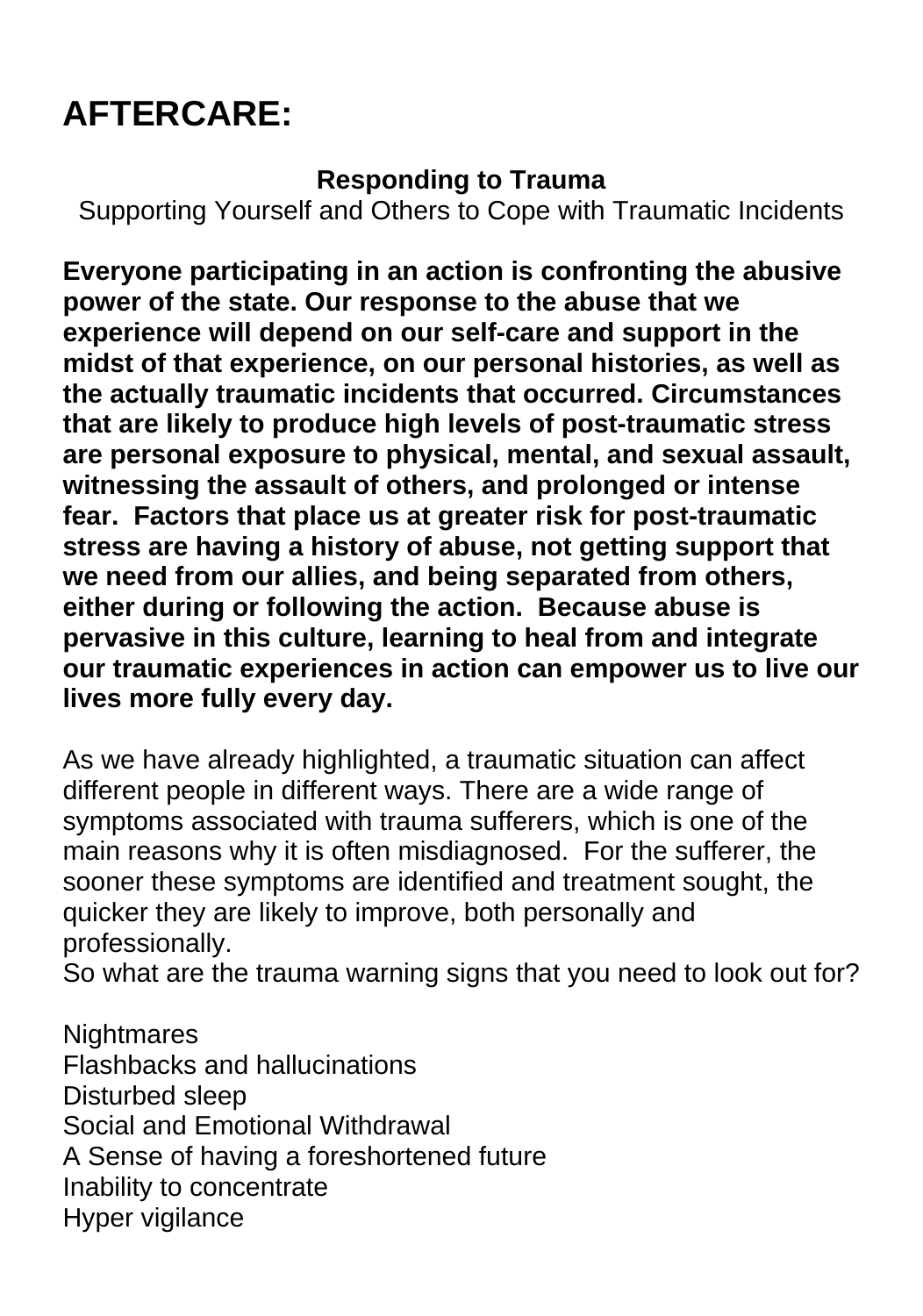Individuals who experience trauma injury very often go on to develop

Phobias/ Panic attacks Depression Increased Alcohol, Smoking and Drug Use Absenteeism Feelings of suicide and being unable to cope A sense of isolation

If someone is showing signs of trauma – whether it be one hour or one month after a traumatic incident – **take it seriously**. Posttraumatic stress can be severely worsened by ignoring it or making fun of it – "come on get over it!"

### In the **immediate aftermath of a traumatic incident**,

1) Ask the affected person they'd like to go to a quieter space to talk about it. Don't yank them away if they wish to remain connected to what is happening. But talking soon after the incident is one of the best ways we have of minimizing ongoing trauma. There is no need to dissect everything that happened at this stage but just listen.

2) Help them to reconnect with their affinity group, and to locate those they are concerned about. Healing from a trauma is partly about finding safe ways to reconnect a range of things that have been severed by the trauma (trust, faith, etc), and this is not done by ignoring or minimizing it.

3) Be mindful of little things that you can do to assist the person to **restore a sense of dignity and humanity** … finding a space where they can have a wash, feeling the grass underneath their feet  $\sim$  ask them what will help (as this will differ between people and circumstances).

4) It goes without saying how important **deep listening** is. It is particularly important to reassure the person that what they are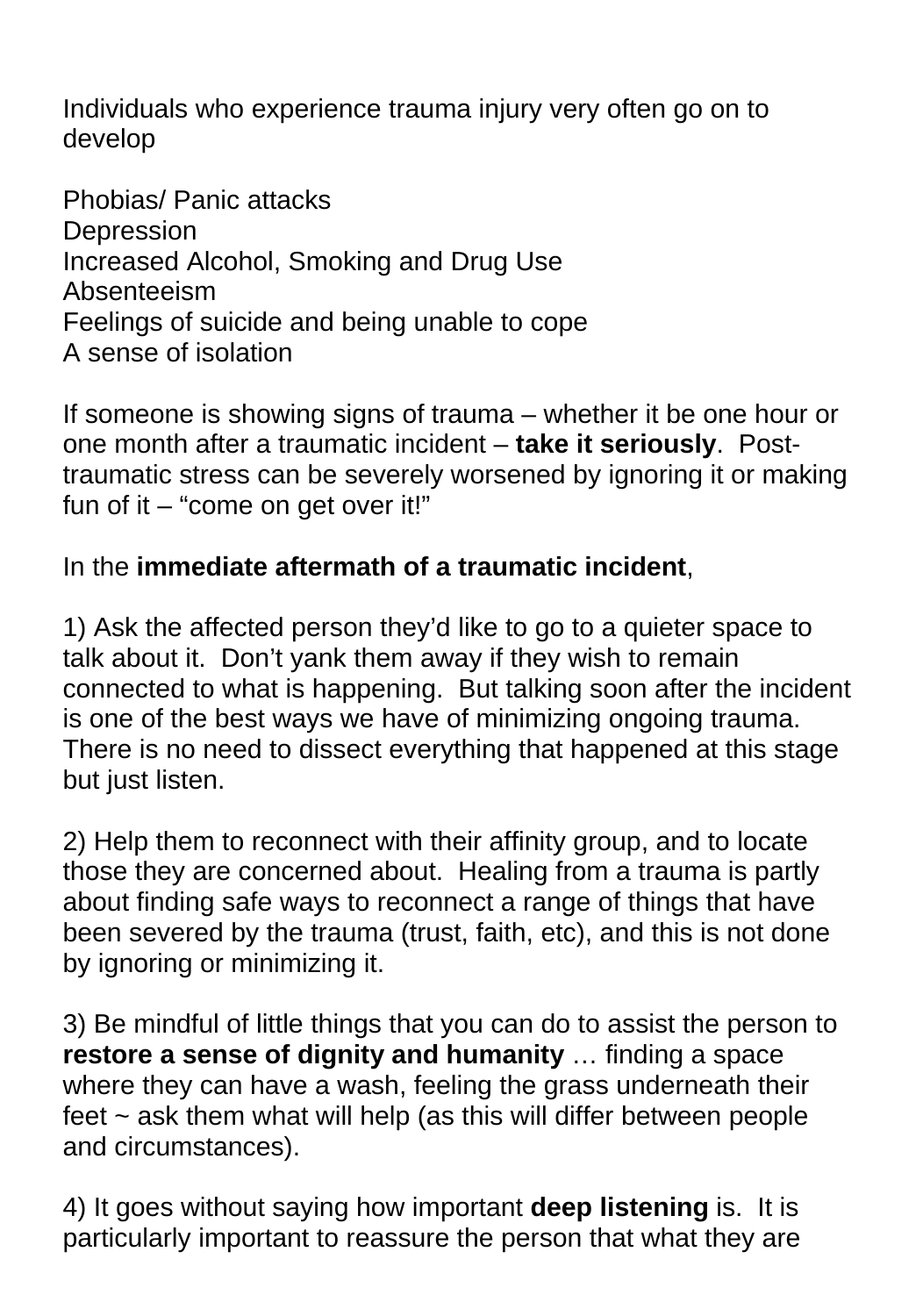feeling is normal … that traumatic reactions are normal reactions to the types of events that no-one should have to be exposed to, that it isn't a sign of going mad, nor of being unable to 'stand up for the cause.' Again, be very wary of "don't be a cry-baby" type of reactions that come out of the same sense of patriarchy found in police cultures and in much of society.

And in the **days after the traumatic incidents?** … some things to remember include

Eating nourishing food

Being physically active, as traumatic incidents can wash one's body with chemicals that need releasing through exercise Helping the person to establish a normal routine for themselves, to do at least some of the sorts of things that they would do had they have not been traumatized

Continuing to provide a listening ear

Helping the person to find their own balance of reconnecting with various facets of the mobilization, spending time in a small supportive group (s), and being alone if they express this wish The person may not be their normal self … be patient, and don't try to snap the person back into their normal self

For particularly severe traumatic incidents, it can be helpful to organize a formal group debrief for those affected, at some point between 24 and 72 hours after the incident. A formal debrief is run by someone with experience who can help those involved in a particular incident to support each other.

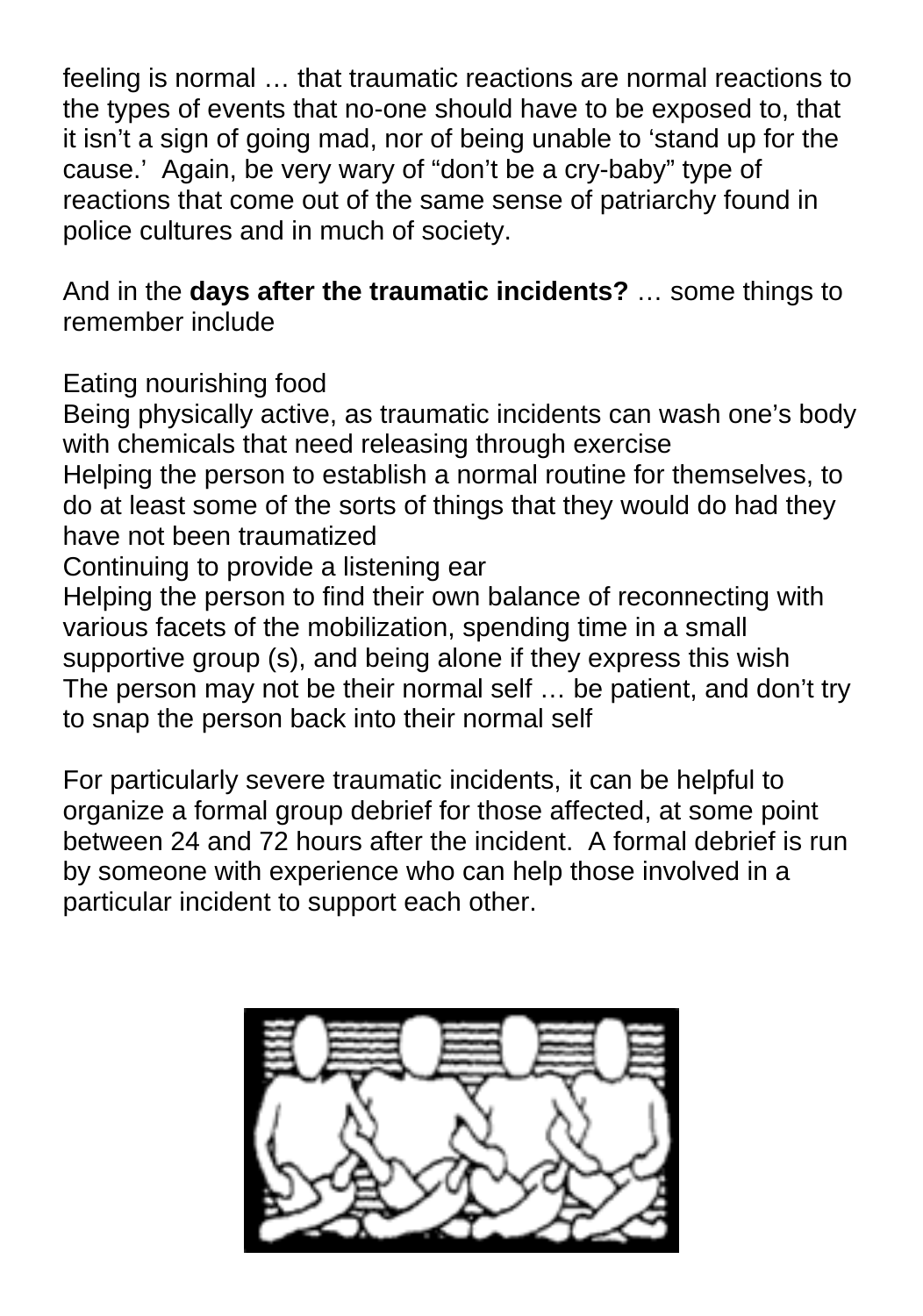### **What wikipedia says…**

http://en.wikipedia.org/wiki/Direct\_action

Direct action is a form of political activism which seeks immediate remedy for perceived ills, as opposed to indirect actions such as electing representatives who promise to provide remedy at some later date.

Direct action includes such activities as strikes, boycotts, workplace occupations, sit-ins, intimidation, harassment, political assassinations,

revolutionary/guerrilla warfare, or sabotage, and less oppositional methods such as establishing radical social centres, which are often squatted. Direct actions are often (but not always) a form of civil disobedience, and are sometimes illegal. Those employing direct action aim to either:

 \* obstruct another agent or organization from performing some practice to which they object.

 \* act with whatever resources and methods are within their power, either on their own or as part of a group, in order to solve problems.

Supporters of direct action view reformist politics as ineffective in bringing about change, while still giving a sense of accomplishment to the participants, thus allowing the party or institution being targeted to continue with its perceived harmful practices without further harassment. Anarchist Emma Goldman articulated this idea by saying "if voting changed anything, they'd make it illegal."

### **Nonviolent direct action (NVDA)**

Nonviolent direct action is any form of direct action that does not rely on violent tactics. Mahatma Gandhi's teachings of Satyagraha (or truth force) have inspired many practitioners of nonviolent direct action (NVDA). In 1963, civil rights leader, Martin Luther King Jr. described the goal of NVDA in his Letter from Birmingham Jail: "Nonviolent direct action seeks to create such a crisis and foster such a tension that a community which has constantly refused to negotiate is forced to confront the issue. It seeks so to dramatize the issue that it can no longer be ignored."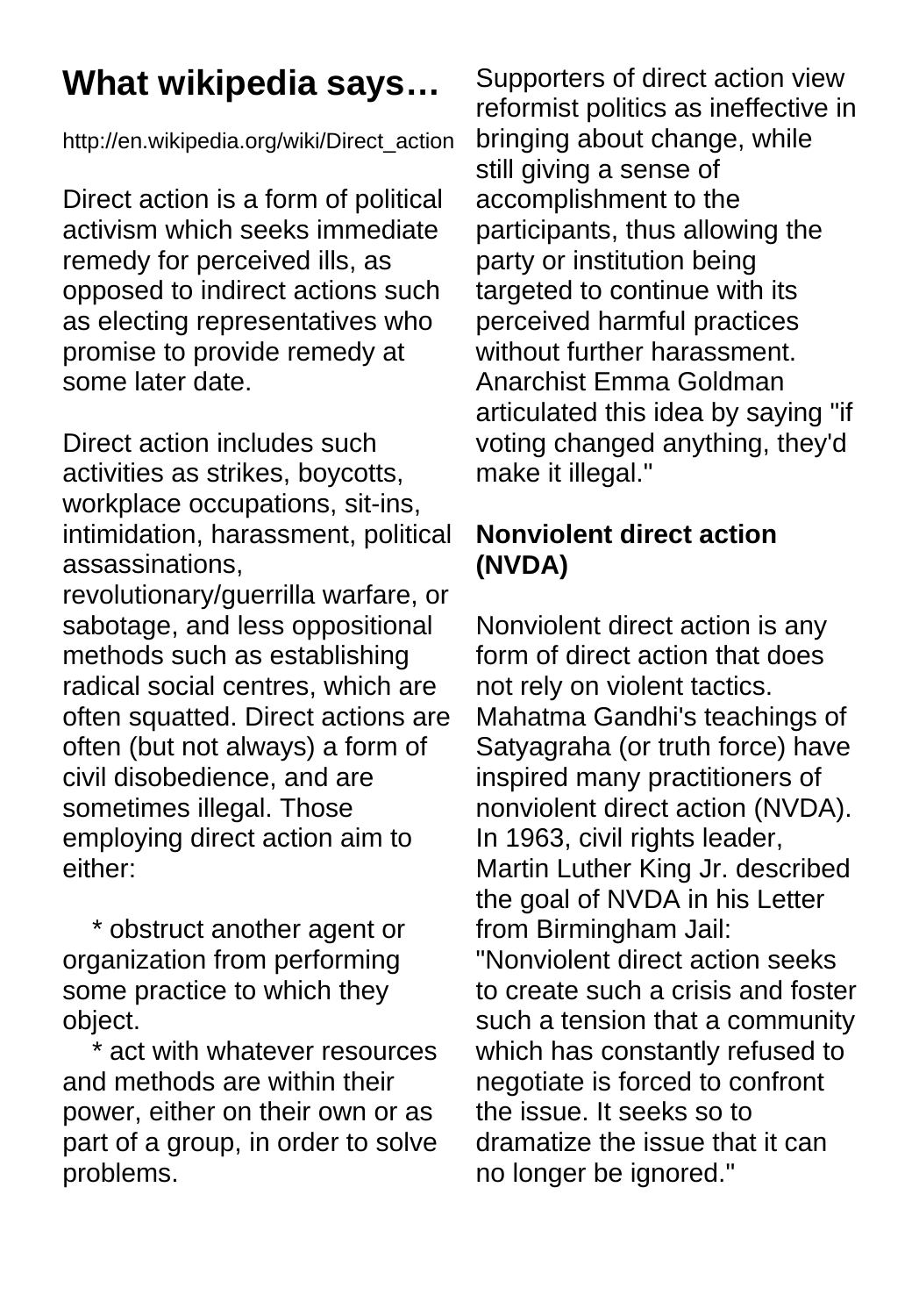One major debate is whether destruction of property can be included within the realm of nonviolence. This debate can be illustrated by the response to groups like the Earth Liberation Front and Animal Liberation Front, which use property destruction and sabotage as

direct action tactics. Although these types of actions are often viewed as a form of violence, and even terrorism, many supporters of these types of actions define violence only as harm directed towards living things, and not towards property.



*Never doubt that a small group of thoughtful, committed people can change the world. Indeed it is the only thing that ever has.* 

**Margaret Mead**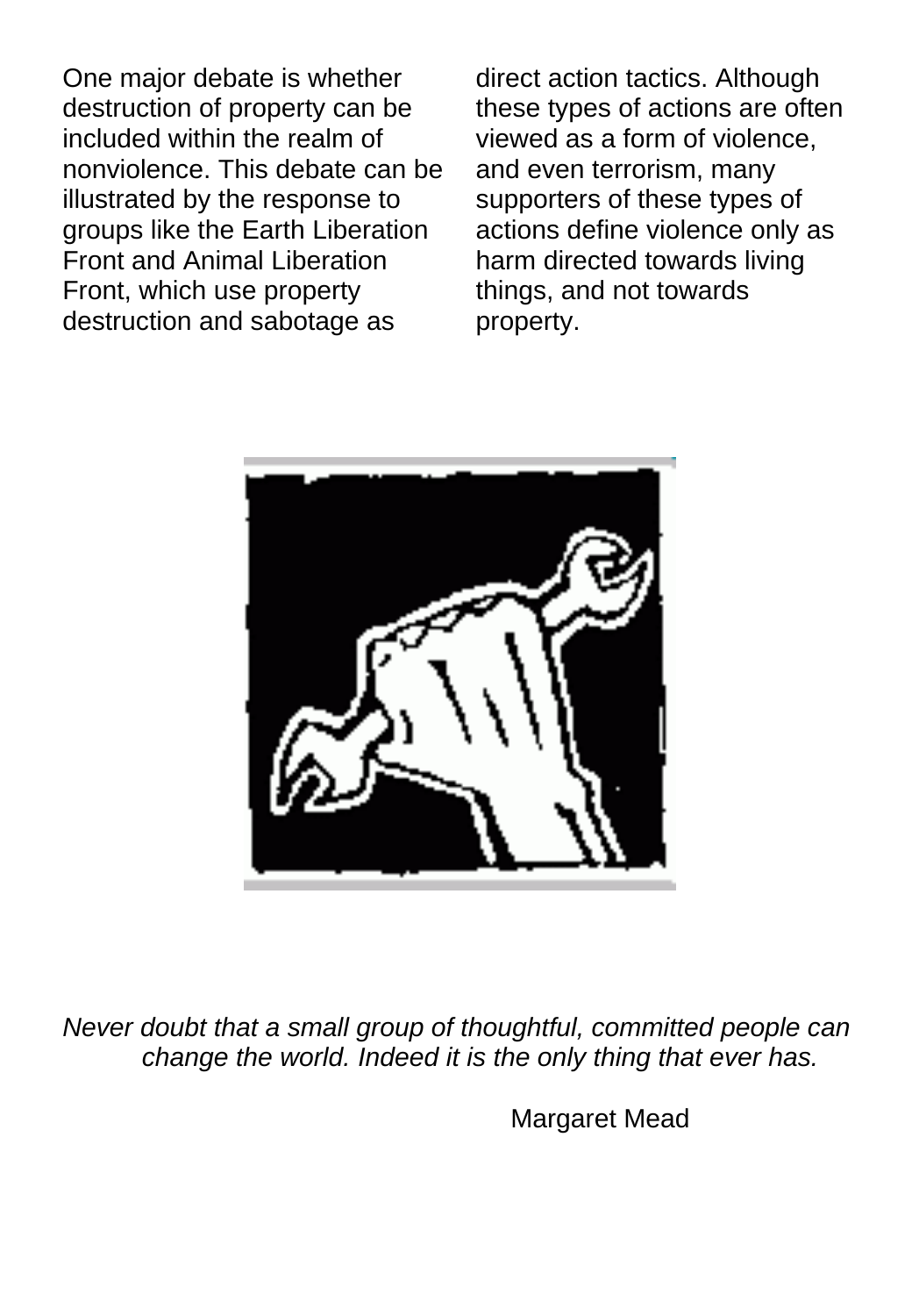### **Resources:**

#### [www.seedsforchange.org.uk](http://www.seedsforchange.org.uk/)

great downloads about facilitation, groups, media, legal, funding, etc.

[www.uhc-collective.org.uk](http://www.uhc-collective.org.uk/) download NVDA (non-violent direct action) toolbox

### [www.rantcollective.net](http://www.rantcollective.net/)

training collective in the USA, lots of useful material about campaigning and demos

### [www.eco-action.org/rr](http://www.eco-action.org/rr)

online version of several chapters of Road Raging (*the* book about road protests)

[www.schnews.org.uk](http://www.schnews.org.uk/) lots of DIY guides about protest, organising, squatting…

### [www.turning-the-tide.org](http://www.turning-the-tide.org/)

infosheets on different issues

[www.indymedia.org](http://www.indymedia.org/) independent grassroots media

### [www.activist-trauma.net](http://www.activist-trauma.net/)

Activist Trauma Support with lots of information material to download

In German: [www.projektwerkstatt.de/saasen](http://www.projektwerkstatt.de/saasen) Lots of zines about different topics on order

*Thanks to all the collectives and groups we have used material from to produce this booklet*